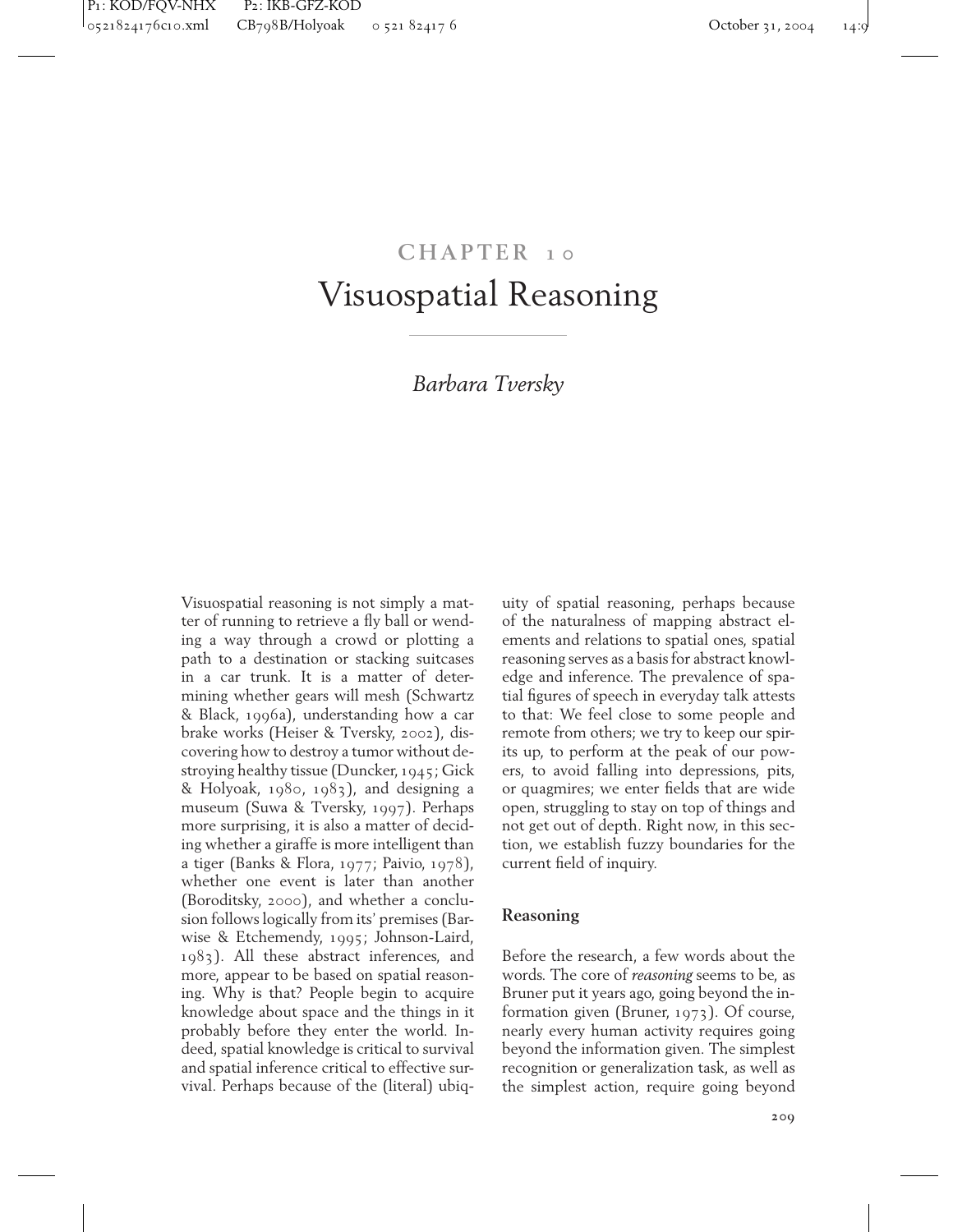the information given, as according to a far more ancient saying, you never step into the same river twice. Yet many of these tasks and actions do not feel cognitive, do not feel like reasoning. However, the border between perceptual and cognitive processes may be harder to establish than the borders between countries in conflict. Fortunately, psychology is typically free of territorial politics, so establishing boundaries between perception and cognition is not essential. There seems to be a tacit understanding as to what counts as perceptual and what as cognitive, although for these categories just as for simpler ones, such as chairs and cups, the centers of the category enjoy more consensus than the borders. Invoking principles or requirements for the boundaries between perception and cognition – consciousness, for example – seems to entail more controversy than the separation into territories.

How do we go beyond the information given? Going beyond the information given does not necessarily mean adding information. One way to go beyond the information given is to transform the information given. This is the concern of the earlier part of the manuscript. Going beyond the information given can also mean transforming the given information, sometimes according rules, as in deductive reasoning. Another way to go beyond the information given is to make inferences or judgments from it. Inference and judgment are the concerns of the later part of the manuscript. Now some more distinctions regarding the *visuospatial* portion of the title.

# *Representations and Transformations*

Truths are hard to come by in science, but useful fictions, approximate truths, abound. One of these is the distinction between representations and transformations, between information and processes, between data and the operations performed on data. Representations place limits on transformations as they select and structure the information captured from the world or the mind. Distinguishing representations and transformations, even under direct observation of the brain, is another distinction fraught with complexity and controversy. Evidence brought to bear for one can frequently be reinterpreted as evidence for the other (e.g., Anderson, 1978). Both representations and transformations themselves can each be decomposed into representations and transformations. Despite these complications, the distinction has been a productive way to think about psychological processes. In fact, it is a distinction that runs deep in human cognition, captured in language as subject and predicate and in behavior as agent/object and action. The distinction will prove useful here, more than as a way of organizing the literature (for related discussion, see Doumas & Hummel, Chap. 4).

It has been argued that the very establishment of representations entails inferential operations. A significant example are the Gestalt principles of perceptual organization – grouping by similarity, proximity, common fate, and good continuity – that contribute to scene segmentation and representation. These are surely a form of visuospatial inference. Representations are internal translations of external stimuli (or internal data); as such, they not only eliminate information from the external world, they also add to it and distort it in the service of interpretation or behavior. Thus, if inference is to be understood in terms of operating on or manipulating information to draw new conclusions, then it begins in the periphery of the sensory systems with leveling and sharpening and feature detection and organization. Nevertheless, the field has accepted a level of description of representations and transformations, one higher than the levels of sensory and perceptual processing; that level is reflected here.

## **Visuospatial**

What makes visuospatial representations visuospatial? Visuospatial transformations visuospatial? First and foremost, visuospatial representations capture visuospatial properties of the world. They do this in a way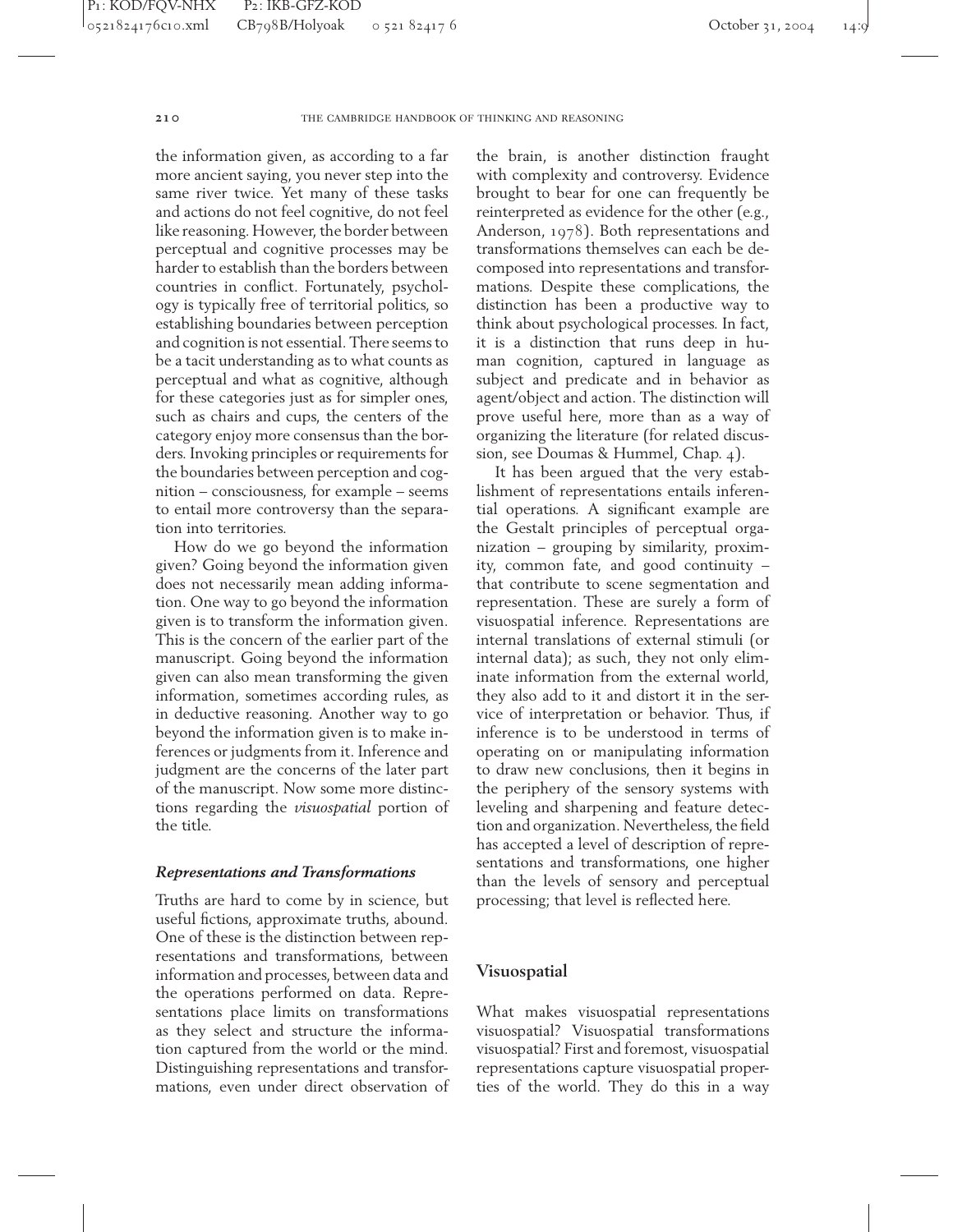P1: KOD/FQV-NHX P2: IKB-GFZ-KOD 0521824176c10.xml CB798B/Holyoak 0 521 82417 6 October 31, 2004 14:9

visuospatial reasoning **211**

that preserves, at least in part, the spatial structural relations of that information (see Johnson-Laird, 1983; Pierce in Houser & Kloesel, 1992). This means that visuospatial properties that are close or above or below in the world preserve those relations in the representations. Visual includes static properties of objects, such as shape, texture, and color, or between objects and reference frames, such as distance and direction. It also includes dynamic properties of objects such as direction, path, and manner of movement. By this account, visuospatial transformations are those that change or use visuospatial information. Many of these properties of static and dynamic objects and of spatial relations between objects are available from modalities other than vision. This may explain why well-adapted visually impaired individuals are not disadvantaged at many spatial tasks (e.g., Klatzky, Golledge, Cicinelli, & Pellegrino, 1995). Visuospatial representations are regarded as contrasting with other forms of representation, notably linguistic. The similarities (e.g., Talmy,  $1983, 2001$ ) and differences between visuospatial and linguistic representations provide insights into both.

Demonstrating properties of internal representations and transformations is tricky for another reason; representations are many steps from either (controlled) input or (observed) output. For these reasons, the study of internal representations and processes was eschewed not only by behaviorists, but also by experimentalists. It was one of the first areas to flourish after the socalled Cognitive Revolution of the 1960s, with a flurry of innovative techniques to demonstrate form and content of internal representations and the transformations performed on them. It is that research that we now turn.

# *Representations and Transformations*

Visuospatial reasoning can be approached bottom-up by studying the elementary representations and processes that presumably form the building blocks for more complex reasoning. It can also be approached

top-down by studying complex reasoning that has a visuospatial basis. Both approaches have been productive. We begin with elements.

# *Imagery as Internalized Perception*

The major research tradition studying visuospatial reasoning from a bottom-up perspective has been the *imagery* program, pioneered by Shepard (see Finke & Shepard, 1986; Shepard & Cooper, 1982; Shepard & Podgorny, 1978, for overviews) and Kosslyn (1980, 1994b), which has aimed to demonstrate parallels between visual perception and visual imagery. There are two basic tenets of the approach, one regarding representations and the other regarding operations on representations: that mental images resemble percepts, and that mental transformations on images resemble observable changes in things in the world, as in mental rotation, or perceptual processes performed on things in the world, as in mental scanning. Kosslyn (1994b) has persisted in these aims, more recently demonstrating that many of the same neural structures are used for both. Not the demonstrations per se, but the interpretations of them have met with controversy (e.g., Pylyshyn, 1978, 1981). In attempting to demonstrate the similarities between imagery and perception, the imagery program has focused both on properties of objects and on characteristics of transformations on objects – the former, representations, and the latter, operations or transformations. The thrust of the research programs has been to demonstrate that images are like internalized perceptions and transformations of images like transformations of things in the world.

### representations

In the service of demonstrating that images preserve characteristics of perceptions, Shepard and his colleagues brought evidence from similarity judgments as support. They demonstrated "second-order isomorphisms," similarity spaces for perceived and imagined stimuli that have the same structure, that is, are fit by the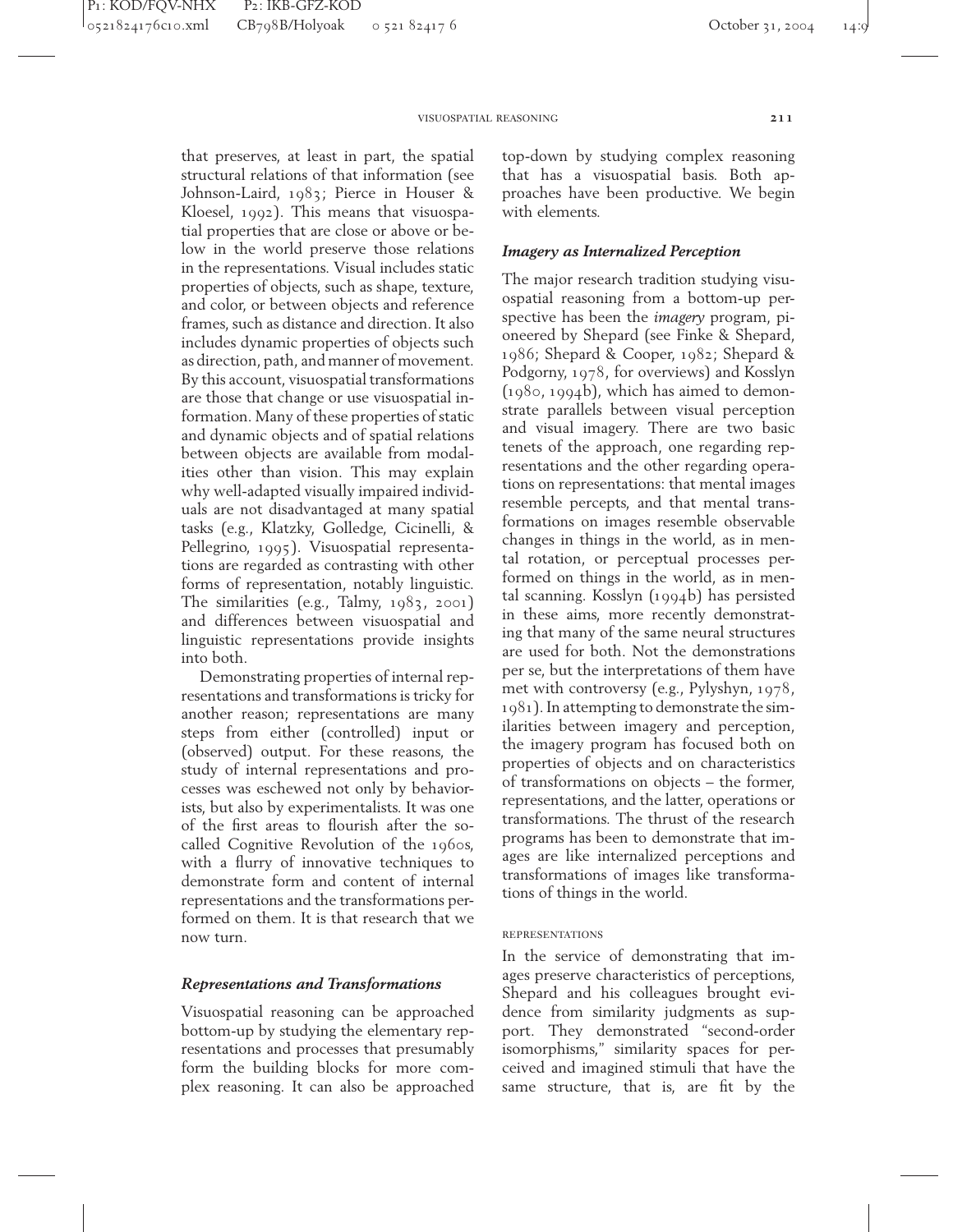same underlying multidimensional space (Shepard & Chipman, 1970). For example, similarity judgments of shapes of cutouts of states conform to the same multidimensional space as similarity judgments of imagined shapes of states. The same logic was used to show that color is preserved in images, as well as configurations of faces (see Gordon & Hayward, 1973 ; Shepard, 1975 ). Similar reasoning was used to demonstrate qualitative differences between pictorial and verbal representations in a task requiring sequential same–different judgments on pairs of schematic faces and names (Tversky, 1969). The pictorial and verbal similarity of the set of faces was orthogonal so the "different" responses were a clue to the underlying representation; times to respond "different" are faster when more features between the pairs differ. These times indicated that when participants expected the target (second) stimulus would be a picture, they encoded the first stimulus pictorially, whether it had been a picture of a face or its name. The converse also held: When the target stimulus was expected to be a name, participants coded the first stimulus verbally irrespective of its presented modality.

To demonstrate that mental images preserve properties of percepts, Kosslyn and his colleagues presented evidence from studies of reaction times to detect features of imagined objects. One aim is to show that properties that take longer to verify in percepts take longer to identify in images. For example, when participants were instructed to construct images of named animals in order to judge whether the animal had a particular part, they verified large parts of animals, such as the back of a rabbit, faster than small but highly associated ones, such as the whiskers of a rat. When participants were not instructed to use imagery to make judgments, they verified small associated parts faster than large ones. When not instructed to use imagery, participants used their general world knowledge to make judgments (Kosslyn, 1976). Importantly, when the participants explicitly used imagery, they took longer to verify parts, large or small, than when they relied on world knowledge.

Additional support for the claim that images preserve properties of percepts comes from tasks requiring construction of images. Constructing images takes longer when there are more parts to the image, even when the same figure can be constructed from more or fewer parts (Kosslyn, 1980).

The imagery-as-internalized-perception has proved to be too narrow a view of the variety of visuospatial representations. In accounting for syllogistic reasoning, Johnson-Laird  $(1983)$  proposed that people form mental models of the situations described by the propositions (see Johnson-Laird, Chap. 9). Mental models contrast with classic images in that they are more schematic than classical images. Entities are represented as tokens, not as likenesses, and spatial relations are approximate, almost qualitative. A similar view was developed to account for understanding text and discourse, that listeners and readers construct schematic models of the situations described (e.g., Kintsch & van Dijk, 1983 ; Zwaan & Radvansky, 1998). As is seen, visuospatial mental representations of environments, devices, and processes are often schematic, even distorted, rather than detailed and accurate internalized perceptions.

#### transformations

Here, the logic is the same for most research programs, and in the spirit of Shepard's notion of second-order isomorphisms: to demonstrate that the times to make particular visuospatial judgments in memory increase with the times to observe or perform the transformations in the world. The dramatic first demonstration was mental rotation (Shepard & Metzler, 1971): time to judge whether two figures in different orientations (Figure 10.1) are the same or mirror images correlates linearly with the angular distance between the orientations of the figures. The linearity of the relation $ship - 12$  points on a straight line – suggests smooth continuous mental transformation. Although linear functions have been obtained for the original stimuli, strings of 10 cubes with two bends, monotonic, but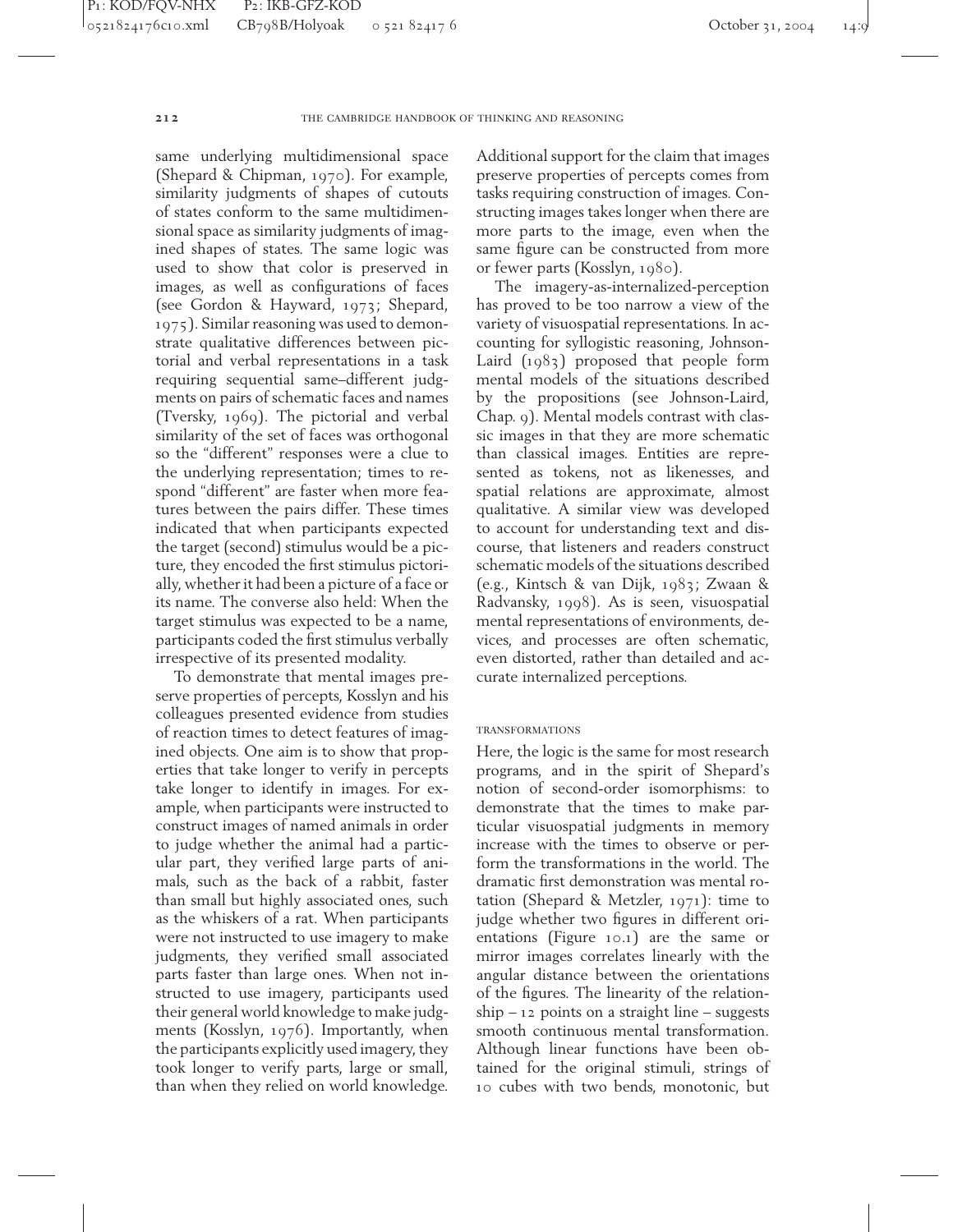





**Figure 1 0.1 .** Mental rotation task of Shepard and Metzler (1971). Participants determine whether members of each pair can be rotated into congruence.

not linear functions are obtained for other stimuli, such as letters (Shepard & Cooper, 1982). There are myriad possible mental transformations, only a few of which have been studied in detail. They may be classified into mental transformations on other objects and individuals, and mental transformations on one's self. In both cases, the transformations may be global, wholistic, of the entire entity, or the transformations may be operations on parts of entities.

*Mental Transformations on Objects.* Rotation is not the only transformation that objects in the world undergo. They can undergo changes of size, shape, color, internal features, position, combination, and more. Mental performance of some of these transformations has been examined. The time to mentally compare the shapes of two rectangles differing in size increases as the actual size difference between them increases (Bundesen, Larsen, & Farrell, 1981; Moyer, 1973). New objects can be constructed in imagery, a skill presumably related to design and creativity (e.g., Finke, 1990, 1993 ). In a well-known example, Finke, Pinker, and Farah (1989) asked students to imagine a capital letter J centered under an upside-down grapefruit half. Students reported "seeing" an umbrella. Even without instructions to image, certain tasks spontaneously encourage formation of visual images. For example, when participants are asked whether a described spatial array, such as *star above plus*, matches a depicted one, response times indicate that they transform the description into a depiction when given sufficient time to mentally construct the situation (Glushko & Cooper, 1978; Tversky, 1975 ).

In the cases of mental rotation, mental movement, and mental size transformations, objects or object parts undergo imagined transformations. There is also evidence that objects can be mentally scanned in a continuous manner. In a popular task introduced by Kosslyn and his colleagues, participants memorize a map of an island with several landmarks, such as a well and a cave. Participants are then asked to conjure an image of the map and to imagine looking first at the well, and then mentally scanning from the well to the cave. The general finding is that mental scanning between two imagined landmarks increases linearly as the distance between them increases (Denis & Kosslyn, 1999; Kosslyn, Ball, & Rieser, 1978; Figure 10.2). The phenomenon holds for spatial arrays established by description rather than depiction, again, under instructions to form and use images (Denis, 1996). Mental scanning occurs for arrays in depth and for flat perspectives on  $3D$  arrays (Pinker, 1980). In the previous studies, participants were trained to mentally scan, and directed to do so, leaving open the question of whether it occurs spontaneously. It seems to be in a task requiring direction judgments on remembered arrays. Participants first saw an array of dots. After the dots disappeared, an arrow appeared on the screen. The task was to say whether the arrow pointed to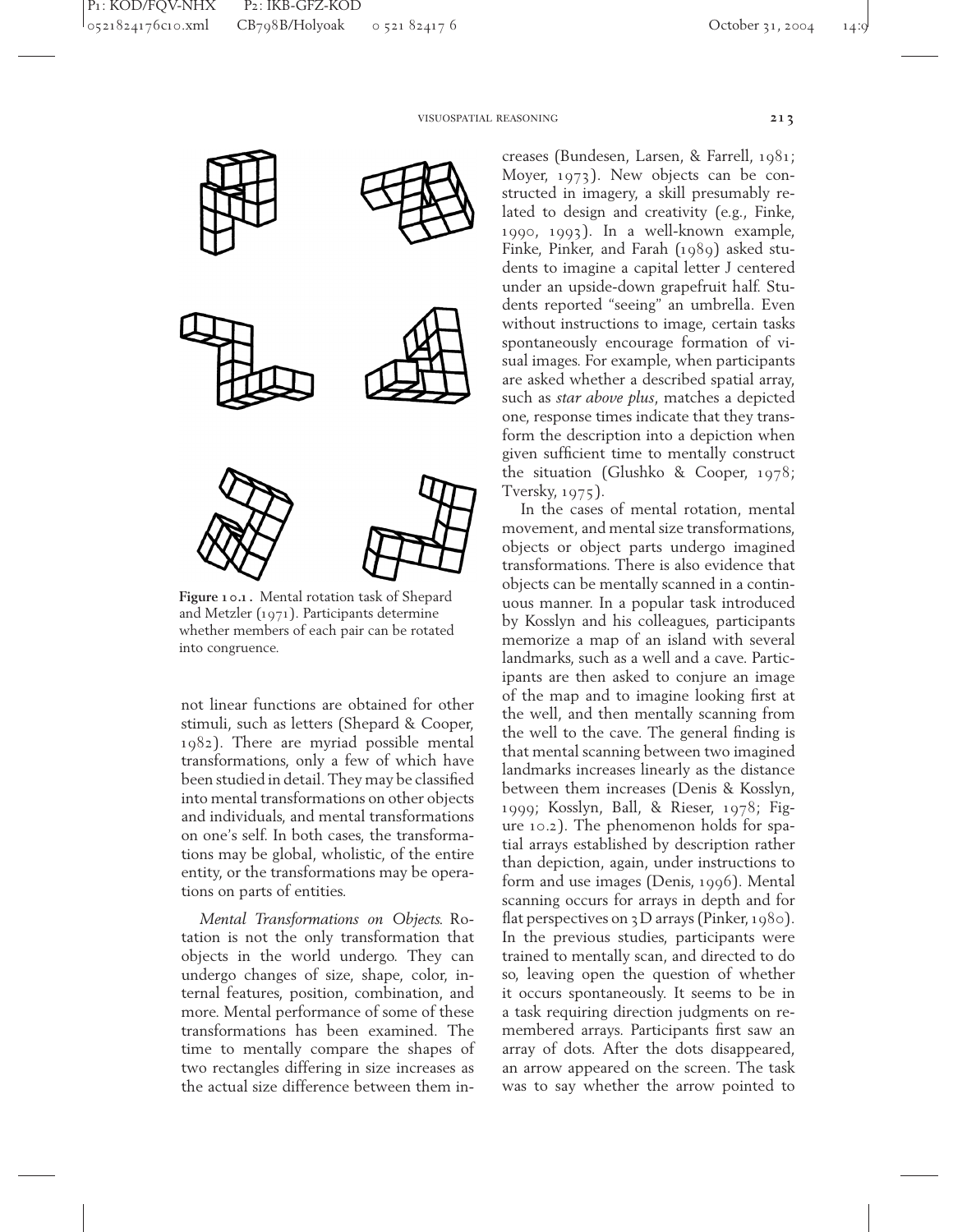the previous location of a dot. Reaction times increased with distance of the arrow to the likely dot, suggesting that participants mentally scan from the arrow to answer the question (Finke & Pinker,  $1982, 1983$ ). Mental scanning may be part of catching or hitting the ball in baseball, tennis, and other sports.

*Applying Several Mental Transformations.* Other mental transformations on objects are possible, for example, altering the internal configuration of an object. To solve some problems, such as geometric analogies, people need to apply more than one mental transformation to a figure to obtain the answer. In most cases, the order of applying the transformations is optional; that is, first rotating and then moving a figure yields the same answer as first moving and then rotating. Nevertheless, people have a preferred order for performing a sequence of mental transformations, and when this order is violated, both errors and performance time increase (Novick & Tversky, 1987). What accounts for the preferred order? Although the mental transformations are performed in working memory, the determinants of order do not seem to be related to working memory demands. *Move* is one of the least demanding transformations, and it is typically performed first, whereas *rotate* is one of the most difficult transformations and is performed second. Then transformations of intermediate difficulty are performed. What correlated with the order of applying successive mental transformations is the order of drawing. *Move* determines where the pencil is to be put on the paper, the first act of drawing. *Rotate* determines the direction in which the first stroke should be taken, and it is the next transformation. The next transformations to be applied are those that determine the size of the figure and its internal details (*remove, add part, change size, change shading, add part*). Although the mental transformations have been tied to perceptual processes, the ordering of performing them appears to be tied to a motor process, the act of drawing or constructing a figure. This finding presaged later work showing that complex

visuospatial reasoning has not only perceptual, but also motor, foundations.

*Mental Transformations of Self.* That mental imagery is both perceptual and motor follows from broadening the basic tenets of the classical account for imagery. According to that account, mental processes are internalizations of external or externally driven processes, perceptual ones according to the classic view (e.g., in the chapter title of Shepard & Podgorny, 1978, "Cognitive processes that resemble perceptual processes"). The acts of drawing a figure or constructing an object entail both perceptual and motor processes working in concert, as do many other activities performed in both real and virtual worlds, from shaking hands to wayfinding.

Evidence for mental transformations of self, or motor imagery, rather than or in addition to visual imagery has come from a variety of tasks. The time taken to judge whether a depicted hand is right or left correlates with the time taken to move the hand into the depicted orientation, as if participants were mentally moving their hands in order to make the right/left decision (Parsons, 1987b; Sekiyama, 1982). Mental reorientation of one's body has been used to account for reaction times to judge whether a left or right arm is extended in pictures of bodies in varying orientations from upright (Parsons, 1987a). In those studies, reaction times depend on the angle of rotation and the degree of rotation. For some orientations, notably the picture plane, the degree of rotation from upright has no effect. This allows dissociating mental transformations of other, in this case, mental rotation, from mental transformations of self, in this case, perspective transformations, as the latter do yield increases in reaction times with degree of rotation from upright (Zacks, Mires, Tversky, & Hazeltine, 2000; Zacks & Tversky, in press). Imagining one's self interacting with a familiar object such as a ball or a razor, selectively activates left inferior parietal and sensorymotor cortex, whereas imagining another interacting with the same objects selectively activates right inferior parietal,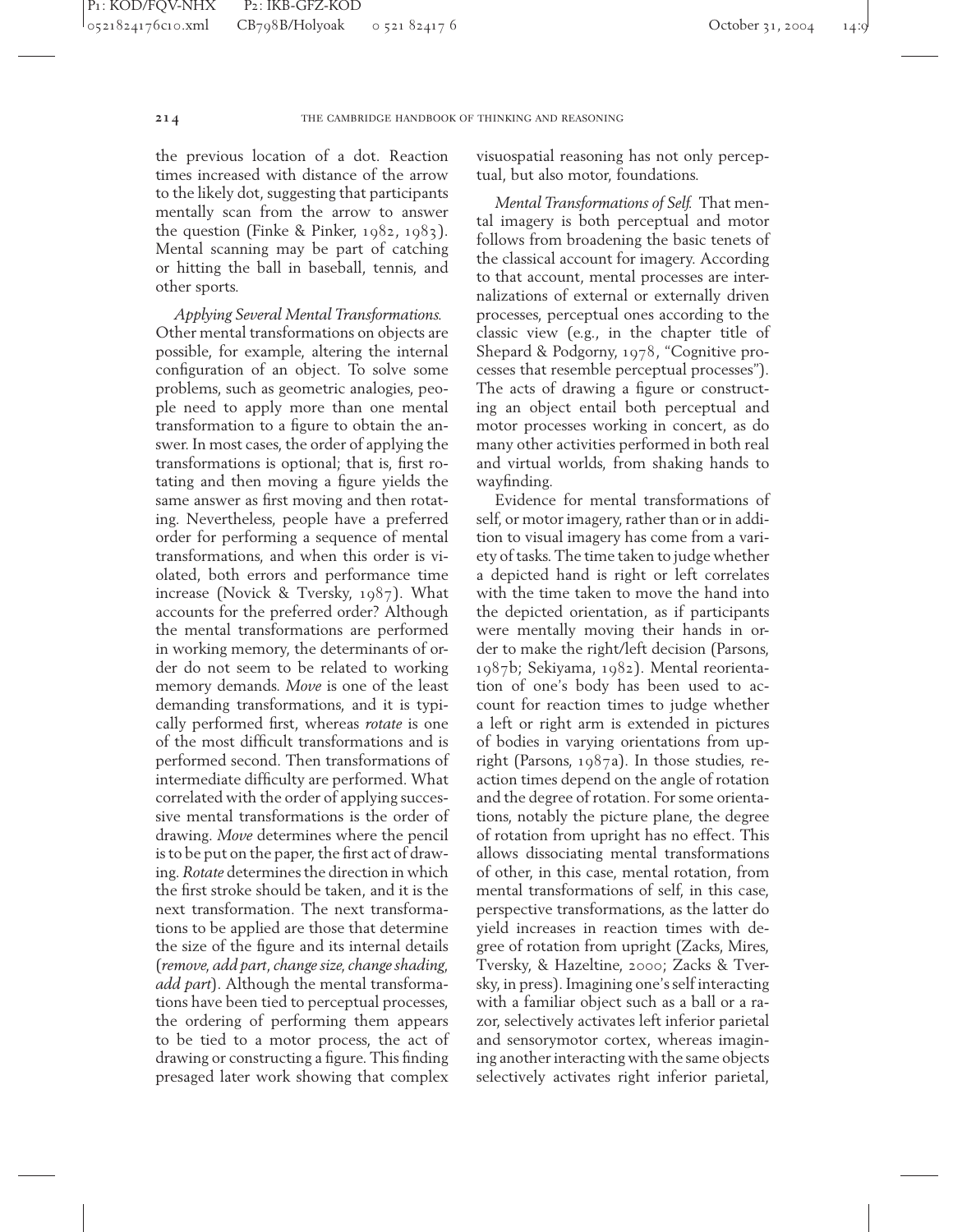**Figure 1 0.2 .** Mental scanning. Participants memorize map and report time to mentally scan from one feature to another (after Kosslyn, Ball, & Rieser, 1978).

precuneus, posterior cingulated, and frontopolar cortex (Ruby & Decety, 2001).

There have been claims that visual and motor imagery, or as we have put it, mental transformations of object and of self, share the same underlying mechanisms (Wexler, Kosslyn, & Berthoz, 1998; Wolschlager & Wolschlager, 1998). For example, performing clockwise physical rotations facilitates performing clockwise mental rotations, but interferes with performing counterclockwise mental rotations. However, this may be because planning, performing, and monitoring the physical rotation requires both perceptual and motor imagery. The work of Zacks and collaborators (Zacks et al., 2000; Zacks & Tversky, in press) and Ruby and Decety (2001) suggests that these two classes of mental transformations are dissociable. Other studies directly comparing the two systems supports their dissociability: The consequences of using one can be different from the consequences of using the other (Schwartz, 1999; Schwartz & Black, 1999; Schwartz & Holton, 2000). When people imagine wide and narrow glasses filled to the

same level, and are asked which would spill first when tilted, they are typically incorrect from visual imagery. However, if they close their eyes and imagine tilting each glass until it spills, they correctly tilt a wide glass less than a narrow one (Schwartz & Black, 1999). Think of turning a car versus turning a boat. To imagine making a car turn right, you must imagine rotating the steering wheel to the right; however, to imagine making a boat turn right, you must imagine moving the rudder lever left. In mental rotation of left and right hands, the shortest motor path accounts for the reaction times better than the shortest visual path (Parsons, 1987b). Mental enactment also facilitates memory, even for actions described verbally (Englekamp, 1998). Imagined motor transformations presumably underlie mental practice of athletic and musical routines, techniques known to benefit performance (e.g., Richardson, 1967).

The reasonable conclusion, then, is that both internalized perceptual transformations and internalized motor transformations can serve as bases for transformations in mental imagery. Perceptual and motor imagery can work in concert in imagery, just as perceptual and motor processes work in concert in conducting the activities of life.

#### elementary transformations

The imagery-as-internalized-perception approach has provided evidence for myriad mental transformations. We have reviewed evidence for a number of mental perceptual transformations: scanning, change orientation, location, size, shape, color, construct from parts, and rearrange parts. Then we have motor transformations: motions of bodies, wholes, or parts. This approach has the potential to provide a catalog of elementary mental transformations that are simple inferences and that can combine to enable complex inferences.

The work on inference, judgment, and problem solving will suggest transformations that have yet to be explored in detail. Here, we propose a partial catalog of candidates for elementary properties of representations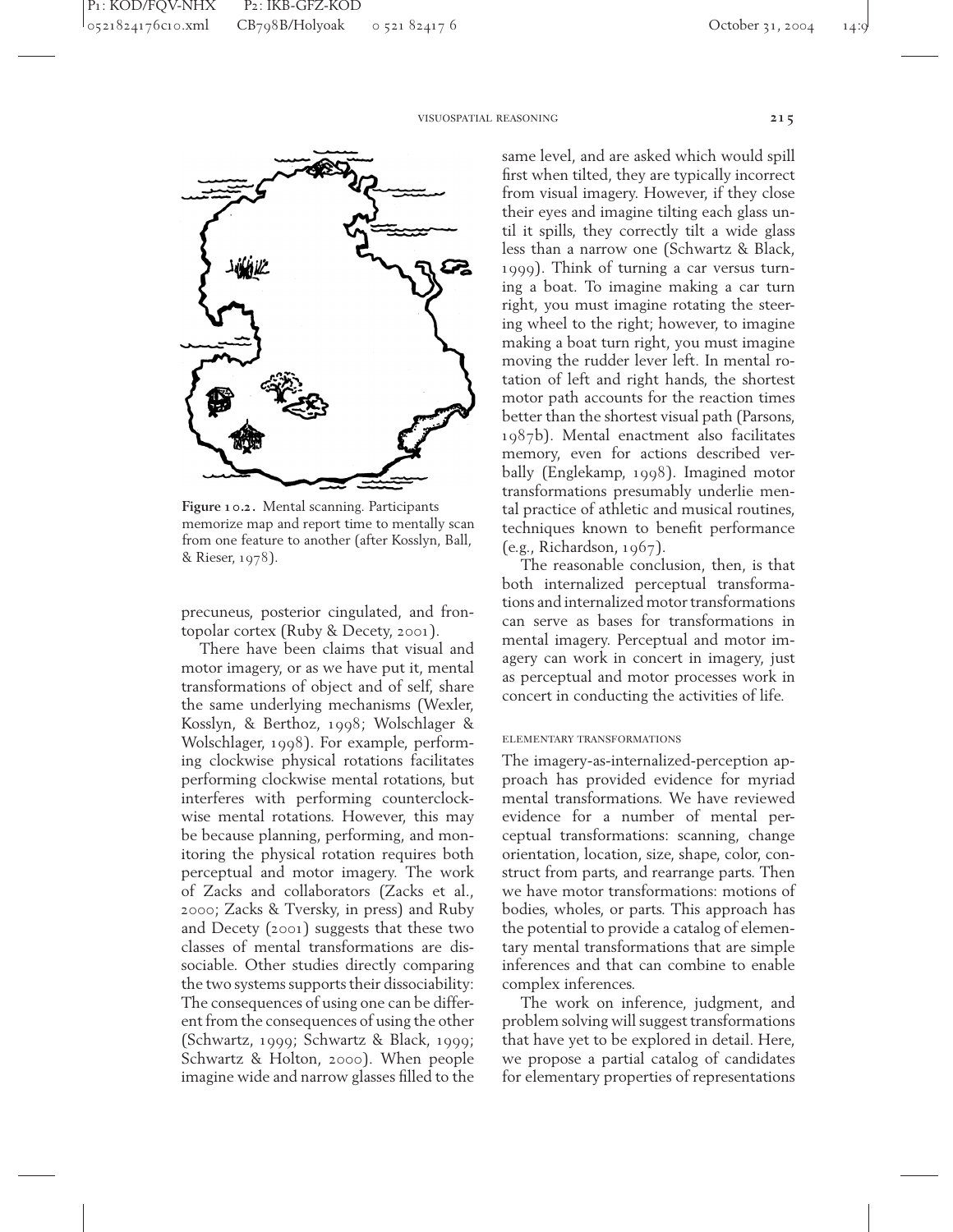and transformations, expanding from the research reviewed:

- *Determining static properties of entities:* figure/ground, symmetry, shape, internal configuration, size, color, texture, and more
- *Determining relations between static entities*:
	- With respect to a frame of reference: location, direction, distance, and more
	- With respect to other entities, comparing size, color, shape, texture, location, orientation, similarity, and other attributes
- *Determining relations of dynamic and static entities*:
	- With respect to other entities or to a reference frame: direction, speed, acceleration, manner, intersection/collision
- *Performing transformations on entities:* change location (scanning), change perspective, orientation, size, shape; moving wholes, reconfiguring parts, zooming, enacting
- *Performing transformations on self:* change of perspective, change of location, change of size, shape, reconfiguring parts, enacting

#### individual differences

Yes, people vary in spatial ability. However, spatial ability does not contrast with verbal ability; in other words, someone can be good or poor at both, as well as good in one and poor in the other. In addition, spatial ability (like verbal ability) is not a single, unitary ability. Some of the separate spatial abilities differ qualitatively; that is, they map well onto the kinds of mental transformations they require. A meta-analysis of a number of factor analyses of spatial abilities yielded three recurring factors (Linn & Peterson, 1986): spatial perception, spatial visualization, and mental rotation. Rod-andframe and water-level tasks load high on spatial perception; this factor seems to reflect choice of frame of reference, within an object or extrinsic. Performance on embedded

figures, finding simple figures in more complex ones, loads high on spatial visualization, and performance on mental rotation tasks naturally loads high on the mental rotation factor. As frequently as they are found, these three abilities do not span the range of spatial competencies. Yet another partially independent visuospatial ability is visuospatial memory, remembering the layout of display (e.g., Betrancourt & Tversky, in press). The number of distinct spatial abilities as well as their distinctness remain controversial (e.g., Carroll, 1993; Hegarty & Waller, in press).

More recent work explores the relations of spatial abilities to the kinds of mental transformations that have been distinguished, for example, imagining an object rotate versus imagining changing one's own orientation. The mental transformations, in turn, are often associated with different brain regions (e.g., Zacks, Mires, Tversky, & Hazeltine, 2000; Zacks, Ollinger, Sheridan, & Tversky, 2002; Zacks & Tversky, in press). Kozhevniikov, Kosslyn, and Shepard (in press) proposed that spatial visualization and mental rotation correspond respectively to the two major visual pathways in the brain – the ventral "what" pathway underlying object recognition and the dorsal "where" pathway underlying spatial location. Interestingly, scientists and engineers score relatively high on mental rotation and artists score relatively high on spatial visualization. Similarly, architects and designers score higher than average on embedded figure tasks but not on mental rotation (Suwa & Tversky, 2003 ). Associating spatial ability measures to mental transformations and brain regions are promising directions toward a systematic account of spatial abilities.

# **Inferences**

# *Inferences from Observing Motion in Space*

To ensure effective survival, in addition to perceiving the world as it is we need to also anticipate the world that will be. This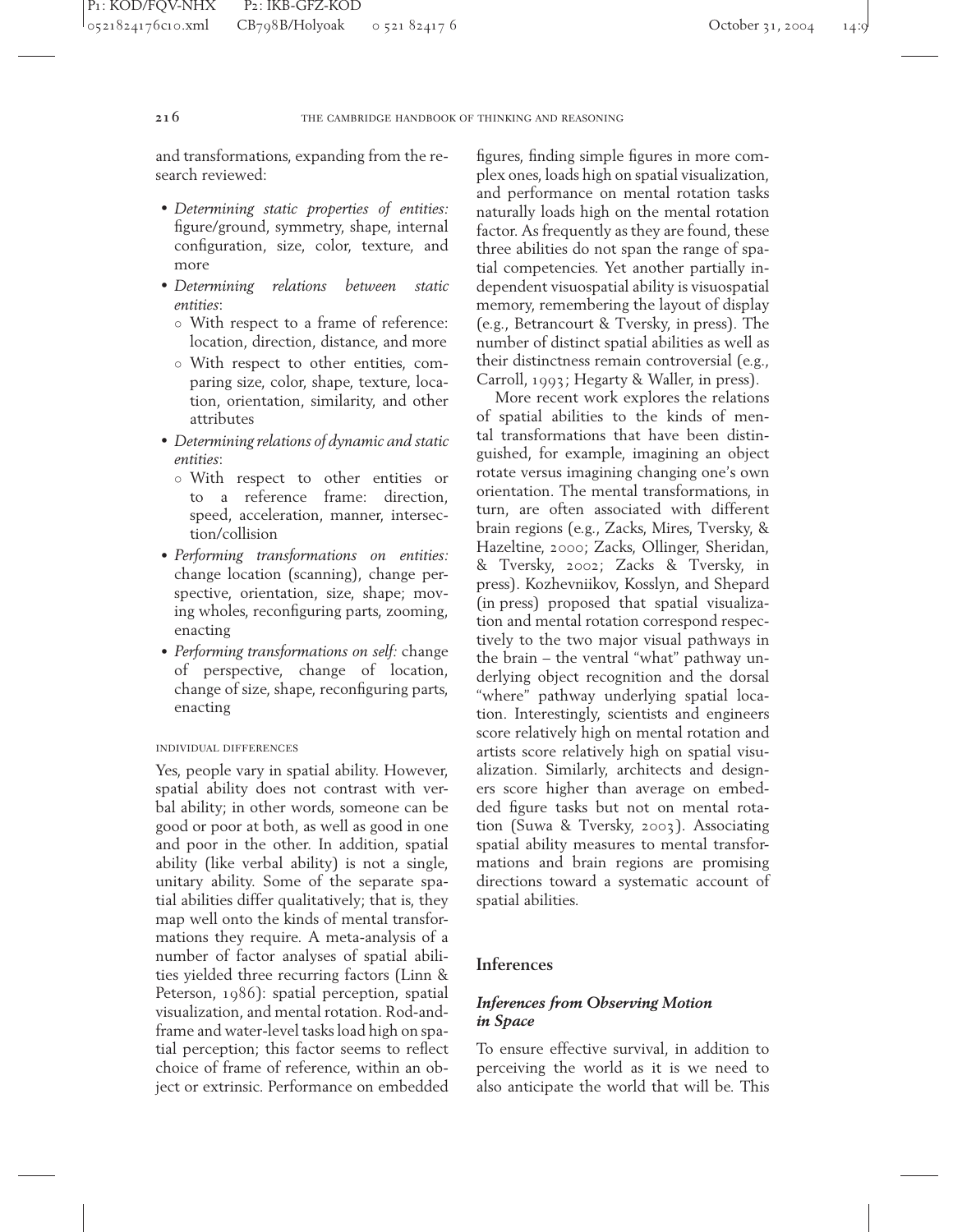P1: KOD/FQV-NHX P2: IKB-GFZ-KOD 0521824176c10.xml CB798B/Holyoak 0 521 82417 6 October 31, 2004 14:9

### visuospatial reasoning **217**

entails inference, inferences from visuospatial information. Some common inferences, such as determining where to intersect a flying object, in particular, a fly ball (e.g., McBeath, Shaffer, & Kaiser, 1995 ), or what moving parts belong to the same object (e.g., Spelke, Vishton, & von Hofsten, 1995) are beyond the scope of the chapter. From simple, abstract motions of geometric figures, people, even babies, infer causal impact and basic ontological categories, notably, inanimate and animate. A striking demonstration of perception of causality comes from the work of Michotte (1946/1963; see Buehner & Cheng, Chap. 7). Participants watch films of a moving object, A, coming into contact with a stationary object, B. When object B moves immediately, continuing the direction of motion suggested by object A, people perceive A as launching B, A as causing B to move. When A stops so both A and B are stationary before B begins to move, the perception of a causal connection between A's motion and B's is lost; their movements are seen as independent events. This is a forceful demonstration of immediate perception of causality from highly abstract actions, as well as of the conditions for perception of causality. What seems to underlie the perception of causality is the perception that object A *acts on* object B. Actions on objects turn out to be the basis for segmenting events into parts (Zacks, Tversky, & Iyer, 2001).

In Michotte's (1946/1963 ) demonstrations, the timing of the contact between the initially moving object and the stationary object that begins to move later is critical. If A stops moving considerably before B begins to move, then B's motion is perceived to be independent of A's. B's movement in this case is seen as self-propelled. Selfpropelled movement is possible only for animate agents, or, more recently in the history of humanity, for machines. Possible paths and trajectories of animate motion differ from those for inanimate motion. Preschool children can infer which motion paths are appropriate for animate and inanimate motion, and even for abstract stimuli; they also offer sensible explanations for their inferences (Gelman, Durgin, & Kaufman, 1995 ).

From abstract motion paths, adults can make further inferences about what generated the motion. In point-light films, the only thing visible is the movement of lights placed at motion junctures of, for example, at the joints of people walking or along branches of bushes swaying. From point-light films, people can determine whether the motion is walking, running, or dancing, of men or of women, of friends (Cutting & Kozlowski, 1977; Johannson, 1973 ; Kozlowski & Cutting, 1977), of bushes or trees (Cutting, 1986). Surprisingly, from point-light displays of action, people are better at recognizing their own movements than those of friends, suggesting that motor experience contributes to perception of motion (Prasad, Loula, & Shiffrar, 2003 ). Even abstract films of movements of geometric figures in sparse environments can be interpreted as complex social interactions, such as chasing and bullying, when they are especially designed for that (Heider & Simmel, 1944; Martin & Tversky, 2003; Oatley & Yuill, 1985 ) or playing hide-and-seek, but interpreting these as intentional actions is not immediate; rather, it requires repeated exposure and possibly instructions to interpret the actions (Martin & Tversky, 2003 ).

Altogether, simply from abstract motion paths or animated point-light displays, people can infer several basic ontological categories: causal action, animate versus inanimate motion, human motion, motion of males or females and familiar individuals, and social interactions.

# *Mental Spatial Inferences*

#### inferences in real environments

Every kid who has figured out a short-cut, and who has not, has performed a spatial inference (for a more recent overview of kids, see Newcombe & Huttenlocher, 2000). Some of these inferences turn out to be easier than others, often surprisingly. For example, in real environments, inferences about where objects will be in relationship to one's self after imagined movement in the environment turn out to be relatively accurate when the imagined movement is a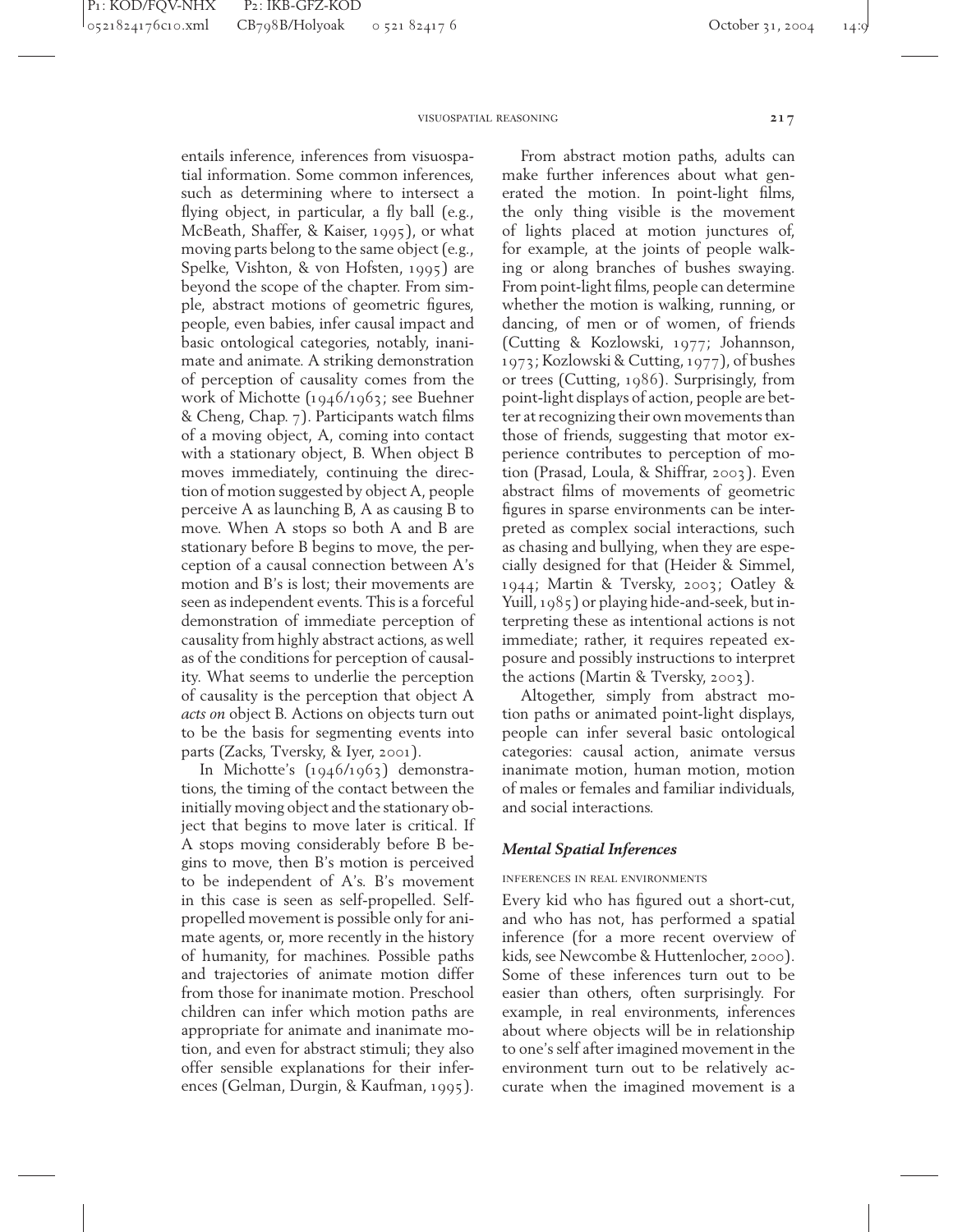translation, that is, movement forward or backward aligned with the body. However, if the imagined movement is rotational, a change in orientation, updating is far less accurate (e.g., Presson & Montello, 1994; Reiser, 1989). When asked to imagine walking forward a certain distance, turning, walking forward another distance, and then pointing back to the starting point, participants invariably err by not taking into account the turn in their pointing (Klatzky, Loomis, Beall, Chance, & Golledge, 1998). If they actually move forward, turn, and continue forward, but blindfolded, they point correctly. Spatial updating in real environments is more accurate after translation than after rotation, and updating after rotation is selectively facilitated by physical rotation. This suggests a deep point about spatial inferences and possibly other inferences, that in inference, mental acts interact with physical acts.

### **GESTURE**

Interaction of mind and body in inference is also revealed in gesture. When people describe space but are asked to sit on their hands to prevent gesturing, their speech falters (Rauscher, Krauss, & Chen, 1996), suggesting that the acts of gesturing promote spatial reasoning. Even blind children gesture as they describe spatial layouts (Iverson & Goldin-Meadow, 1997).

The nature of spontaneous gestures suggests how this happens. When describing continuous processes, people make smooth, continuous gestures; when describing discrete ones, people make jagged, discontinuous ones (Alibali, Bassok, Solomon, Syc, & Goldin-Meadow, 1999). For space, people tend to describe environments as if they were traveling through them or as if they were viewing them from above. The plane of their gestures differs in each case, in correspondence with the linguistic perspective they adopt (Emmorey, Tversky, & Taylor, 2000). Earlier, mental transformations that appear to be internalized physical transformations, such as those underlying handedness judgments, were described. Here, we

also see that actual motor actions affect and reflect the character of mental ones.

#### inferences in mental environments

The section on inference opened with spatial inferences made in real environments. Often, people make inferences about environments they are not currently in, for example, when they tell a friend where to how to get to their house and where to find the key when they arrive. For familiar environments, people are quite competent at these sorts of spatial inferences. The mental representations and processes underlying these inferences have been studied for several kinds of environments, notably the immediately surrounding visible or tangible environment and the environment too large to be seen at a glance. These two situations, the space around the body, and the space the body navigates, seem to function differently in our lives, and consequently, to be conceptualized differently (Tversky, 1998).

Spatial updating for the space around the body was first studied using language alone to establish the environments (Franklin & Tversky, 1990). It is significant that language alone, with no specific instructions to form images, was sufficient to establish mental environments that people could update easily and without error. In the prototypical *spatial framework* task, participants read a narrative that describes themselves in a 3D spatial scene, such as a museum or hotel lobby (Franklin & Tversky, 1990; Figure 10.3 ). The narrative locates and describes objects appropriate to the scene beyond the observer's head, feet, front, back, left, and right (locations chosen randomly). After participants have learned the scenes described by the narratives, they turn to a computer that describes them as turning in the environment so they are now facing a different object. The computer then cues them with direction terms, *front, back, head*, and so on, to which the participants respond with the name of the object now in that direction. Of interest are the times to respond, depending on the direction from the body. The classical imagery account would predict that participants will imagine themselves in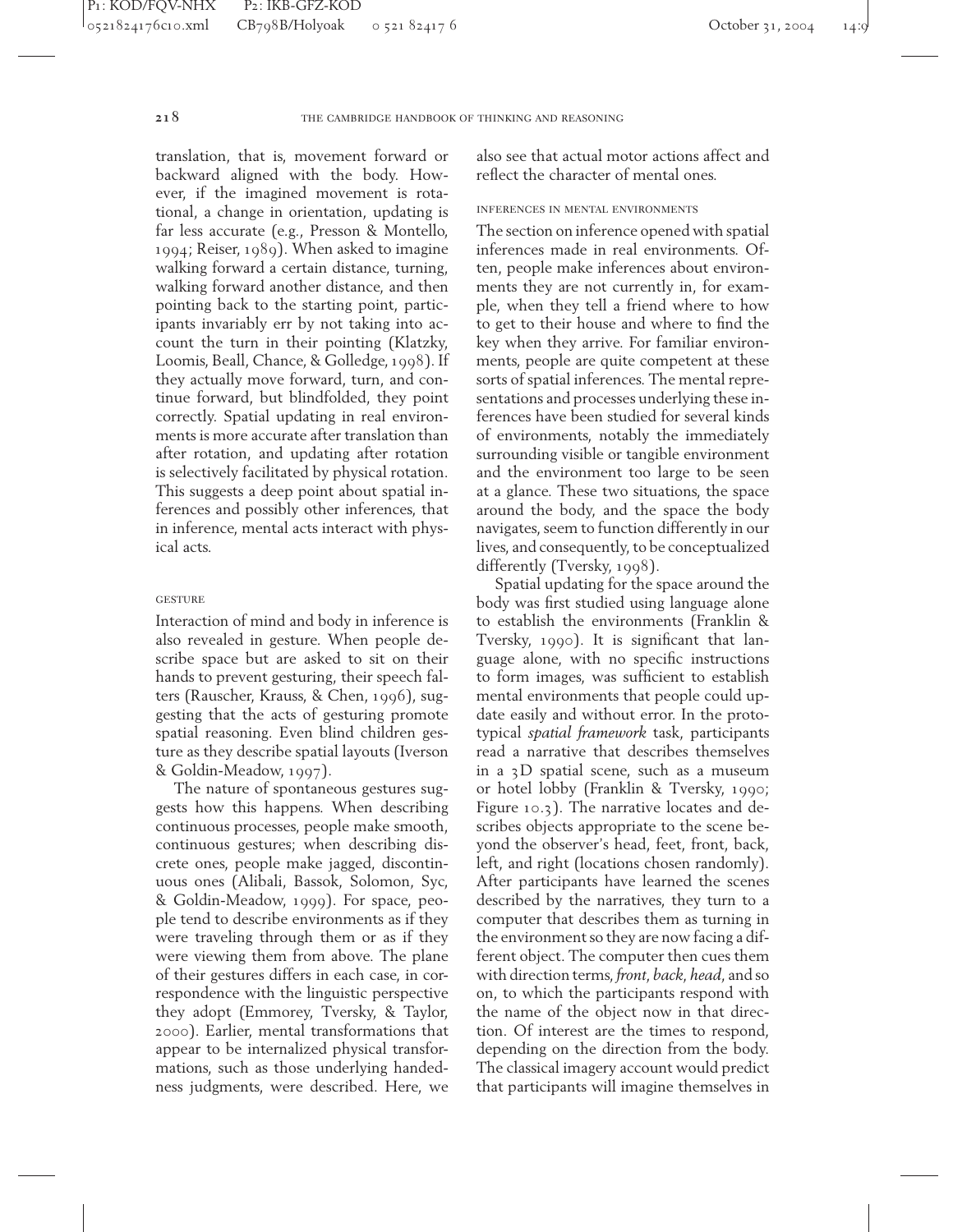0521824176c10.xml CB798B/Holyoak 0 521 82417 6 October 31, 2004 14:9

visuospatial reasoning **219**



**Figure 1 0.3.** Spatial framework situation. Participants read a narrative describing objects around an observer (after Bryant, Tversky, & Franklin, 1992).

the environment facing the selected object, and then imagine themselves turning to face each cued object in order to retrieve the object in the cued direction. The imagery account predicts that reaction times should be fastest to the object in front, then to the objects 90 degrees away from front, that is, left, right, head, and feet, and slowest to objects 180 degrees from front, that is, objects to the back. Data from dozens of experiments fail to support that account.

Instead, the data conform to the *spatial framework theory* according to which participants construct a mental spatial framework from extensions of three axes of the body, head/feet, front/back, and left/right. Times to access objects depend on the asymmetries of the body axes, as well as the asymmetries of the axes of the world. The front/back and head/feet axes have important perceptual and behavioral asymmetries that are lacking in the left/right axis. The world also has three axes, only one of which is asymmetric, the axis conferred by gravity. For the upright observer, the head/feet axis coincides with the axis of gravity, so responses to head and feet should be fastest, and they are. According to the spatial framework account, times should be next fastest to the front/back axis

and slowest to the left/right axis, the pattern obtained for the prototypical situation. When narratives describe observers as reclining in the scenes, turning from back to side to front, then no axis of the body is correlated with gravity so times depend on the asymmetries of the body, and the pattern changes. Times to retrieve objects in front and back are then fastest because the perceptual and behavioral asymmetries of the front/back axis are most important. This is the axis that separates the world that can be seen and manipulated from the world that cannot be seen or manipulated.

By now, dozens of experiments have examined patterns of response times to systematic changes in the described spatial environment (e.g., Bryant, Tversky, & Franklin, 1992; Franklin, Tversky, & Coon, 1992). In one variant, narratives described participants at an oblique angle outside the environment looking onto a character (or two!) inside the environment; in that case, none of the axes of the observer's body is correlated with axes of the characters in the narrative, and the reaction times to all directions are equal (Franklin et al., 1992). In another variant, narratives described the scene, a special space house constructed by NASA, as rotating around the observer instead of the observer turning in the scene (Tversky, Kim, & Cohen, 1999). That condition proved difficult for participants. They took twice as long to update the environment when the environment moved than when the observer moved, a case problematic for pure propositional accounts of mental spatial transformations. Once they had updated the environment, retrieval times corresponded to the spatial framework pattern.

Yet other experiments have varied the way the environment was conveyed, comparing description, diagram, 3D model, and life (Bryant & Tversky, 1999; Bryant, Tversky, & Lanca, 2001). When the scene is conveyed by narrative, life, or a 3D model, the standard spatial framework pattern obtains. However, when the scene is conveyed by a diagram, participants spontaneously adopt an external perspective on the environment.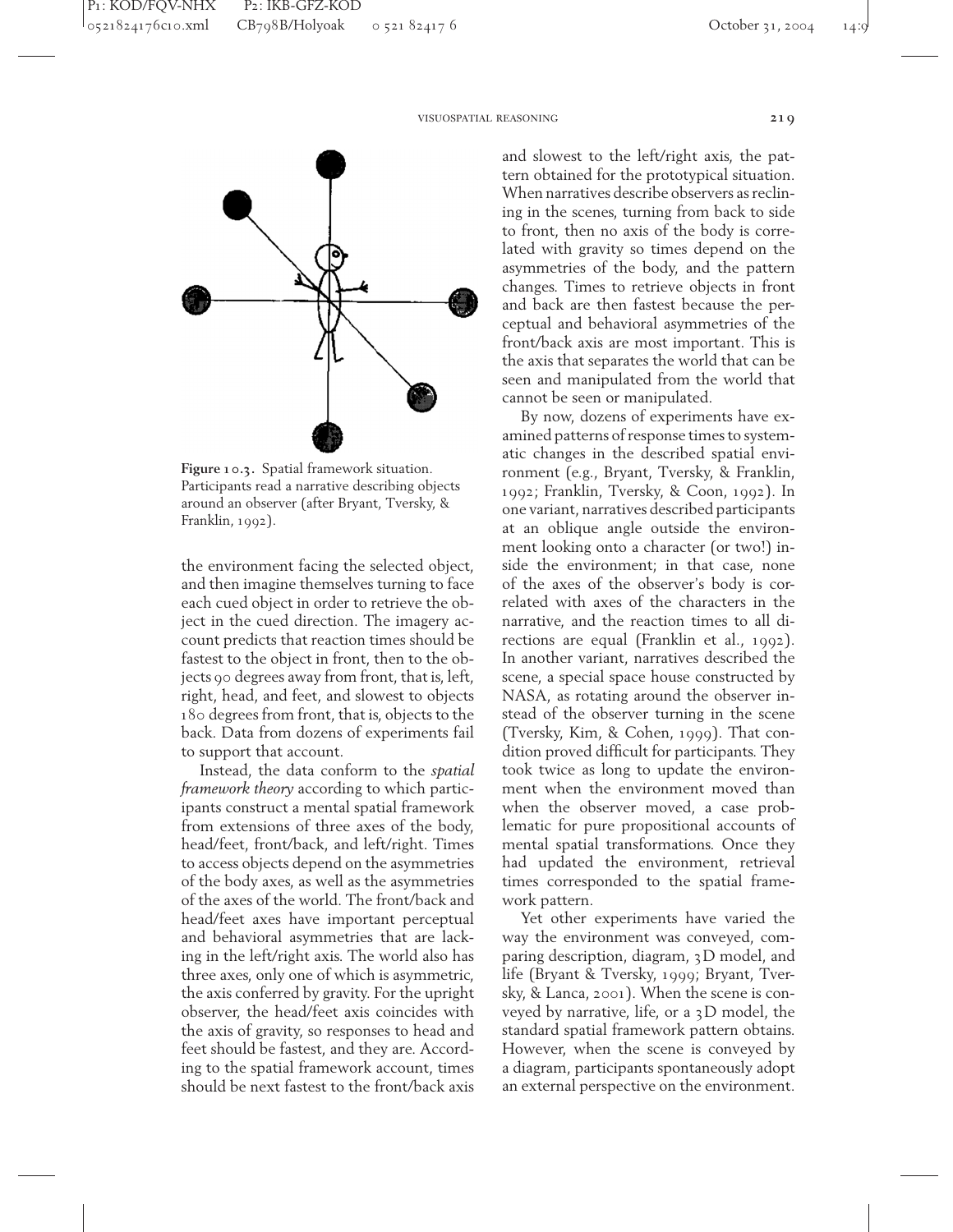Their response times are consonant with performing a mental rotation of the entire environment rather than performing a mental change of their own perspective with respect to a surrounding environment (Bryant & Tversky, 1999). Which viewpoint participants adopt, and consequently which mental transformation they perform, can be altered by instructions. When instructed to do so, participants will adopt the internal perspective embedded in the environment in which the observer turns from a diagram or the external perspective from a model in which the entire environment is rotated, with the predicted changes in patterns of retrieval times. Similar findings have been reported by Huttenlocher and Presson (1979), Wraga, Creem, and Proffitt (2000), and Zacks et al. (in press).

#### route and survey perspectives

When people are asked to describe environments that are too large to be seen at a glance, they do so from one of two perspectives (Taylor & Tversky, 1992a, 1996). In a *route* perspective, people address the listener as "you," and take "you" on a tour of the environment, describing landmarks relative to your current position in terms of your *front, back, left*, and *right*. In a *survey* perspective, people take a bird's eye view of the environment and describe locations of landmarks relative to one another in terms of *north, south, east*, and *west*. Speakers (and writers) often mix perspectives, contrary to linguists who argue that a consistent perspective is needed both for coherent construction of a message and for coherent comprehension (Taylor & Tversky, 1992, 1996; Tversky, Lee, & Mainwaring, 1999). In fact, construction of a mental model is faster when perspective is consistent, but the effect is small and disappears quickly during retrieval from memory (Lee & Tversky, in press). In memory for locations and directions of landmarks, route and survey statements are verified equally quickly and accurately irrespective of the perspective of learning, provided the statements are not taken verbatim from the text (Taylor & Tversky, 1992b). For

route perspectives, the mental transformation needed to understand the location information is a transformation of self, an egocentric transformation of one's viewpoint in an environment. For survey perspectives, the mental transformation needed to understand the location information is a transformation of other, a kind of mental scanning of an object.

The prevalence of these two perspectives in imagery, the external perspective viewing an object or something that can be represented as an object and the internal perspective viewing an environment from within, is undoubtedly associated with their prevalence in the experience of living. In life, we observe changes in the orientation, size, and configuration of objects in the world, and scan them for those changes. In life, we move around in environments, updating our position relative to the locations of other objects in the environment. We are adept at performing the mental equivalents of these actual transformations. There is a natural correspondence between the internal and external perspectives and the mental transformations of self and other, but the human mind is flexible enough to apply either transformation to either perspective. Although we are biased to take an external perspective on objects and mentally transform them and biased to take an internal perspective on environments and mentally transform our bodies with respect to them, we can take internal perspectives on objects and external perspectives on events. The mental world allows perspectives and transformations, whereas the physical world does not. Indeed, conceptualizing a 3D environment that surrounds us and is too large to be seen at once as a small flat object before the eyes, something people, even children, have done for eons whenever they produce a map, is a remarkable feat of the human mind (cf. Tversky, 2000a).

#### effects of language on spatial thinking

Speakers of Dutch and other Western languages use both route and survey perspectives. Put differently, they can use either a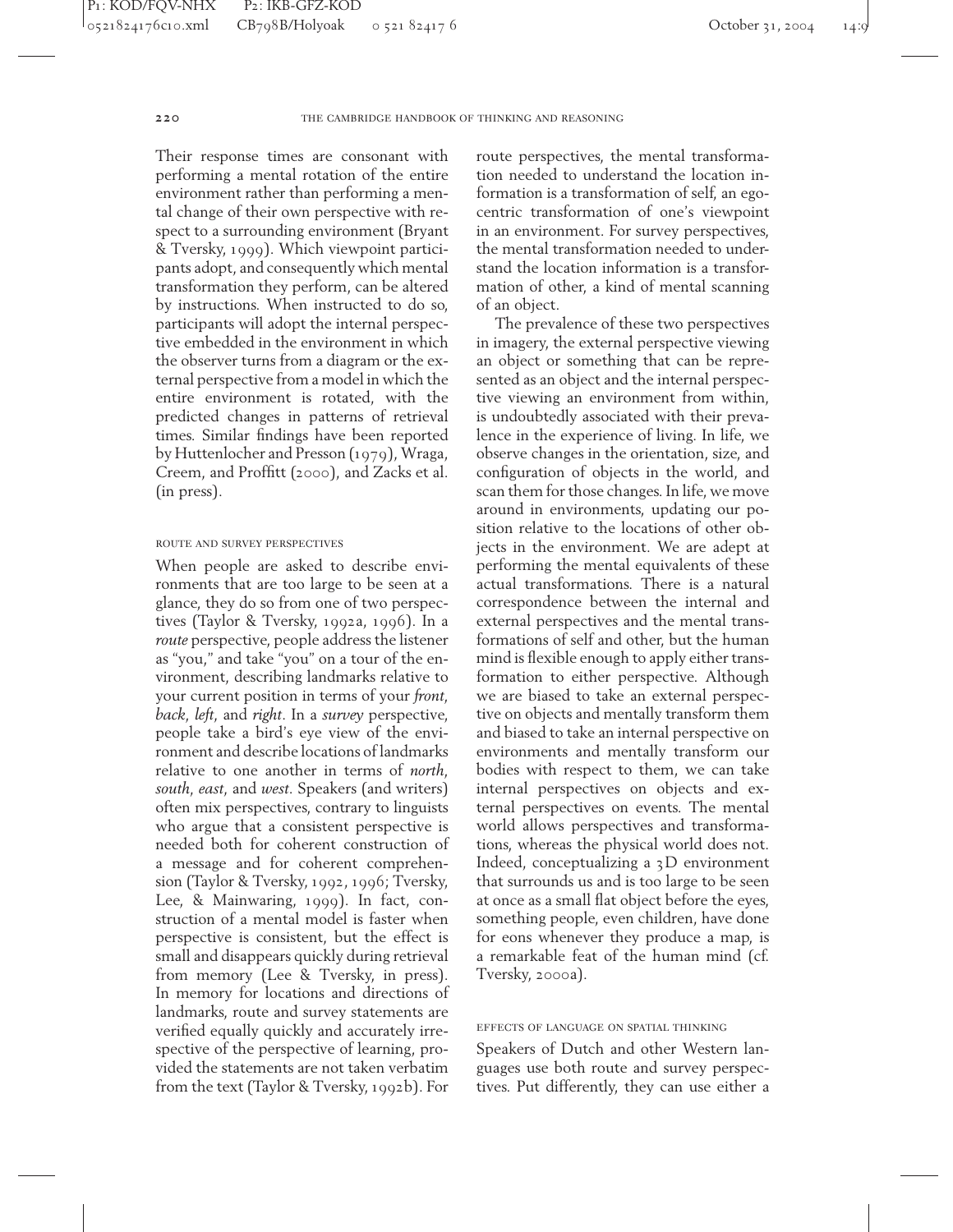relative spatial reference system or an absolute (extrinsic) spatial reference system to describe locations of objects in space. Relative systems use the spatial relations "left," "right," "front," and "back" to locate objects; absolute or extrinsic systems use terms equivalent to "north," "south," "east," and "west." A smattering of languages dispersed around the world do not describe locations using "left" and "right" (Levinson, 2003 ). Instead, they rely on an absolute system, so a speaker of those languages would refer to your coffee cup as the "north" cup rather than the one on "your right." Talk apparently affects thought. Years of talking about space using an absolute spatial reference system has fascinating consequences for thinking about space. For example, speakers of absolute languages reconstruct a shuffled array of objects relative to extrinsic directions in contrast to speakers of Dutch, who reconstruct the array relative to their own bodies. What's more, when speakers of languages with only extrinsic reference systems are asked to point home after being driven hither and thither, they point with impressive accuracy, in contrast to Dutch speakers, who point at random. The view that the way people talk affects how they think has naturally aroused controversy (see Gleitman & Papafragou, Chap. 26), but is receiving increasing support from a variety of tasks and languages (e.g., Boroditsky, 2001; Boroditsky, Ham, & Ramscar, 2002). Taking a broader perspective, the finding that language affects thought is not as startling. Language is a tool, such as measuring instruments or arithmetic or writing; learning to use these tools also has consequences for thinking.

# **Judgments**

Complex visuospatial thinking is fundamental to a broad range of human activity, from providing directions to the post office and understanding how to operate the latest electronic device to predicting the consequences of chemical bonding or designing a

shopping center. Indeed, visuospatial thinking is fundamental to the reasoning processes described in other chapters in this handbook, as discussed in the chapters on similarity (see Goldstone & Son, Chap. 2), categorization (see Medin & Rips, Chap. 3 ), induction (see Sloman & Lagnado, Chap. 5 ), analogical reasoning (see Holyoak, Chap. 6), causality (see Buehner & Cheng, Chap. 7), deductive reasoning (see Evans, Chap. 8), mental models (see Johnson-Laird, Chap. 9), and problem solving (see Novick & Bassok, Chap. 14). Fortunately for both reader and author, there is no need to repeat those discussions here.

# *Distortions as Clues to Reasoning*

Another approach to revealing visuospatial reasoning has been to demonstrate the ways that visuospatial representations differ systematically from situations in the world. This approach, which can be called the *distortions* program, contrasts with the classical imagery approach. The aim of the distortions approach is to elucidate the processes involved in constructing and using mental representations by showing their consequences. The distortions approach has focused more on relations between objects and relations between objects and reference frames, as these visuospatial properties seem to require more constructive processes than those for establishing representations of objects. Some systematic distortions have also been demonstrated in representations of objects.

#### representations

Early on, the Gestalt psychologists attempted to demonstrate that memory for figures got distorted in the direction of good figures (see Riley, 1962). This claim was contested and countered by increasingly sophisticated empirical demonstrations. The dispute faded in a resolution: visual stimuli are interpreted, sometimes as good figures; memory tends toward the interpretations. So if o – o is interpreted as "eyeglasses," participants later draw the connection curved, whereas if it is interpreted as "barbells," they do not (Carmichael, Hogan, & Walter,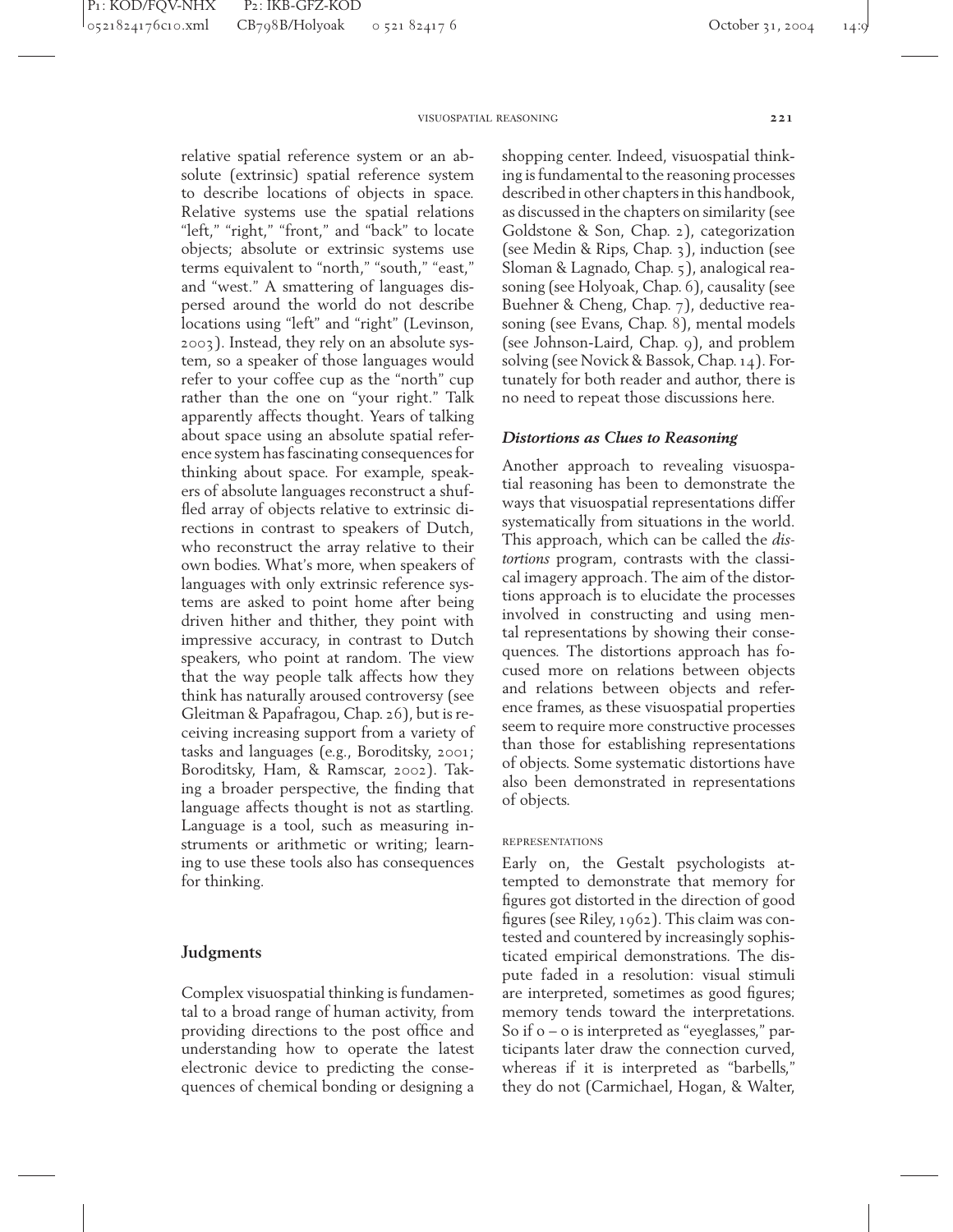1932). Little noticed is that the effect does not appear in recognition memory (Prentice, 1954). Since then, and relying on the sophisticated methods developed, there has been more evidence for shape distortion in representations. Shapes that are nearly symmetric are remembered or judged as more symmetric than they actually are, as if people code nearly symmetric objects as symmetric (Freyd & Tversky, 1984; McBeath, Schiano, & Tversky, 1997; Tversky & Schiano, 1989). Given that many of the objects and beings that we encounter are symmetric, but are typically viewed at an oblique angle, symmetry may be a reasonable assumption, although one that is wrong on occasion. Size is compressed in memory (Kerst & Howard, 1978). When portions of objects are truncated by picture frames, the objects are remembered as more complete than they actually were (Intraub, Bender, & Mangels, 1992).

#### representations and transformations: spatial configurations and cognitive maps

The Gestalt psychologists also produced striking demonstrations that people organize the visual world in principled ways, even when that world is a meaningless array (see Hochberg, 1978). Entities in space, especially ones devoid of meaning, are difficult to understand in isolation, easier to grasp in context. People group elements in an array by proximity or similarity or good continuation. One inevitable consequence of perceptual organizing principles is distorted representations.

Many of the distortions reviewed here have been instantiated in memory for perceptual arrays that do not stand for anything. They have also been illustrated in memory for cognitive maps and for environments. As such, they have implications for how people reason in navigating the world, a visuospatial reasoning task that people of all ages and parts of the world need to solve. Even more intriguing, many of these phenomena have analogs in abstract thought.

For the myriad spatial distortions described here (and analyzed more fully in Tversky, 1992, 2000b, 2000c), it is difficult to clearly attribute error to either representations or processes. Rather the errors seem to be consequences of both, of schematized, hence distorted, representations constructed ad hoc in order to enable specific judgments, such as the direction or distance between pairs of cities. When answering such questions, it is unlikely that people consult a library of "cognitive maps." Rather, it seems that they draw on whatever information they have that seems relevant, organizing it for the question at hand. The reliability of the errors under varying judgments makes it reasonable to assume erroneous representations are reliably constructed. Some of the organizing principles that yield systematic errors are reviewed in the next section.

*Hierarchical Organization.* Dots that are grouped together by good continuation, for example, parts of the same square outlined in dots, are judged to be closer than dots that are actually closer but parts of separate groups (Coren & Girgus, 1980). An analogous phenomenon occurs in judgments of distance between buildings (Hirtle & Jonides, 1985 ): Residents of Ann Arbor think that pairs of university (or town) buildings are closer than actually closer pairs of buildings that belong to different groups, one to the university and the other to the town. Hierarchical organization of essentially flat spatial information also affects accuracy and time to make judgments of direction. People incorrectly report that San Diego is west of Reno. Presumably this error occurs because people know the states to which the cities belong and use the overall directions of the states to infer the directions between cities in the states (Stevens & Coupe, 1978). People are faster to judge whether one city is east or north of another when the cities belong to separate geographic entities than when they are actually farther, but part of the same geographic entity (Maki, 1981; Wilton, 1979).

A variant of hierarchical organization occurs in locating entities belonging to a bounded region. When asked to remember the location of a dot in a quadrant, people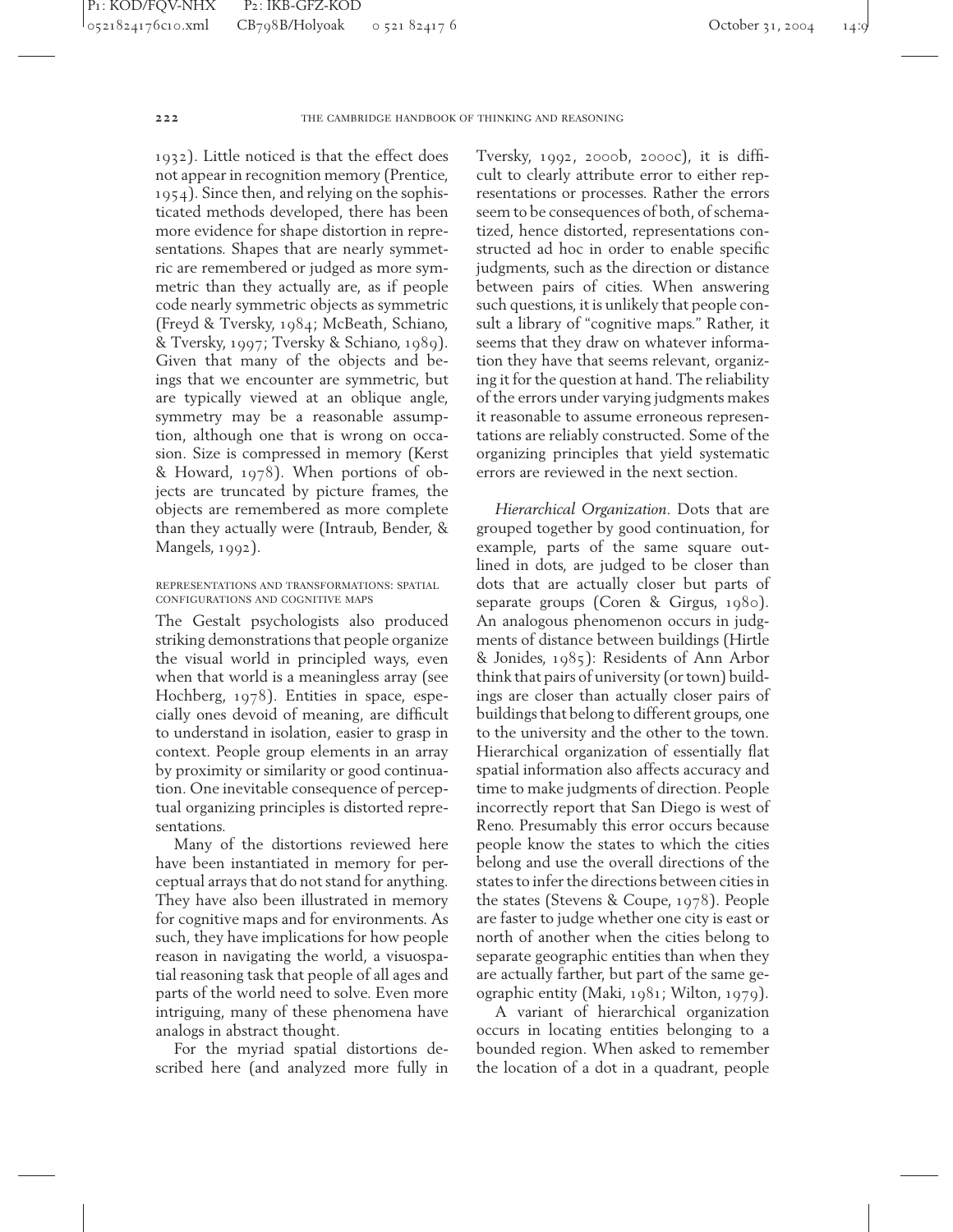P1: KOD/FQV-NHX P2: IKB-GFZ-KOD 0521824176c10.xml CB798B/Holyoak 0 521 82417 6 October 31, 2004 14:9

visuospatial reasoning **223**

place it closer to the center of the quadrant, as if they were using general information about the area to locate entity contained in it (Huttenlocher, Hedges, & Duncan, 1991; Newcombe & Huttenlocher, 2000).

*Amount of Information.* That representations are constructed on the fly in the service of particular judgments seems to be the case for other distance estimates. Distances between A and B, say two locations within a town, are greater when there are more cross streets or more buildings or more obstacles or more turns on the route (Newcombe & Liben, 1982; Sadalla & Magel, 1980; Sadalla & Staplin, 1980a, 1980b; Thorndyke, 1981), as if people mentally construct a representation of a path from A to B from that information and use the amount of information as a surrogate for the missing exact distance information. There is an analogous visual illusion: A line appears longer if bisected, and longer still with more tick marks (at some point of clutter, the illusion ceases or reverses).

*Perspective.* Steinberg regaled generations of readers of the New Yorker and denizens of dormitory rooms with his maps of views of the world. In the each view, the immediate surroundings are stretched and the rest of the world shrunk. The psychological reality of this genre of visual joke was demonstrated by Holyoak and Mah (1982). They asked students in Ann Arbor to imagine themselves on either coast and to estimate the distances between pairs of cities distributed more or less equally on an east-west axis across the states. Regardless of imagined perspective, students overestimated the near distances relative to the far ones.

*Landmarks.* Distance judgments are also distorted by landmarks. People judge the distance of an undistinguished place to be closer to a landmark than vice versa (McNamara & Diwadkar, 1997; Sadalla, Burroughs, & Staplin, 1980). Landmark asymmetries violate elementary metric assumptions, assumptions that are more or less realized in real space.



**Figure 1 0.4.** Alignment. A significant majority of participants think the incorrect lower map is correct. The map has been altered so the United States and Europe and South American and Africa are more aligned (after Tversky, 1981).

*Alignment.* Hierarchical, perspective, and landmark effects can all be regarded as consequences of the Gestalt principle of grouping. Even groups of two equivalent entities can yield distortion. When people are asked to judge which of two maps is correct, a map of North and South America in which South America has been moved westward to overlap more with North America, or the actual map, in which the two continents barely overlap, the majority of respondents prefer the former (Tversky, 1981; Figure 10.4). A majority of observers also prefer an incorrect map of the Americas and Europe/ Africa/Asia in which the Americas are moved northward so the United States and Europe and South America and Africa are more directly east-west. This phenomenon has been called *alignment*; it occurs when people group two spatial entities and then remember them more in correspondence than they actually are. It appears not only in judgments of maps of the world, but also in judgments of directions between cities, in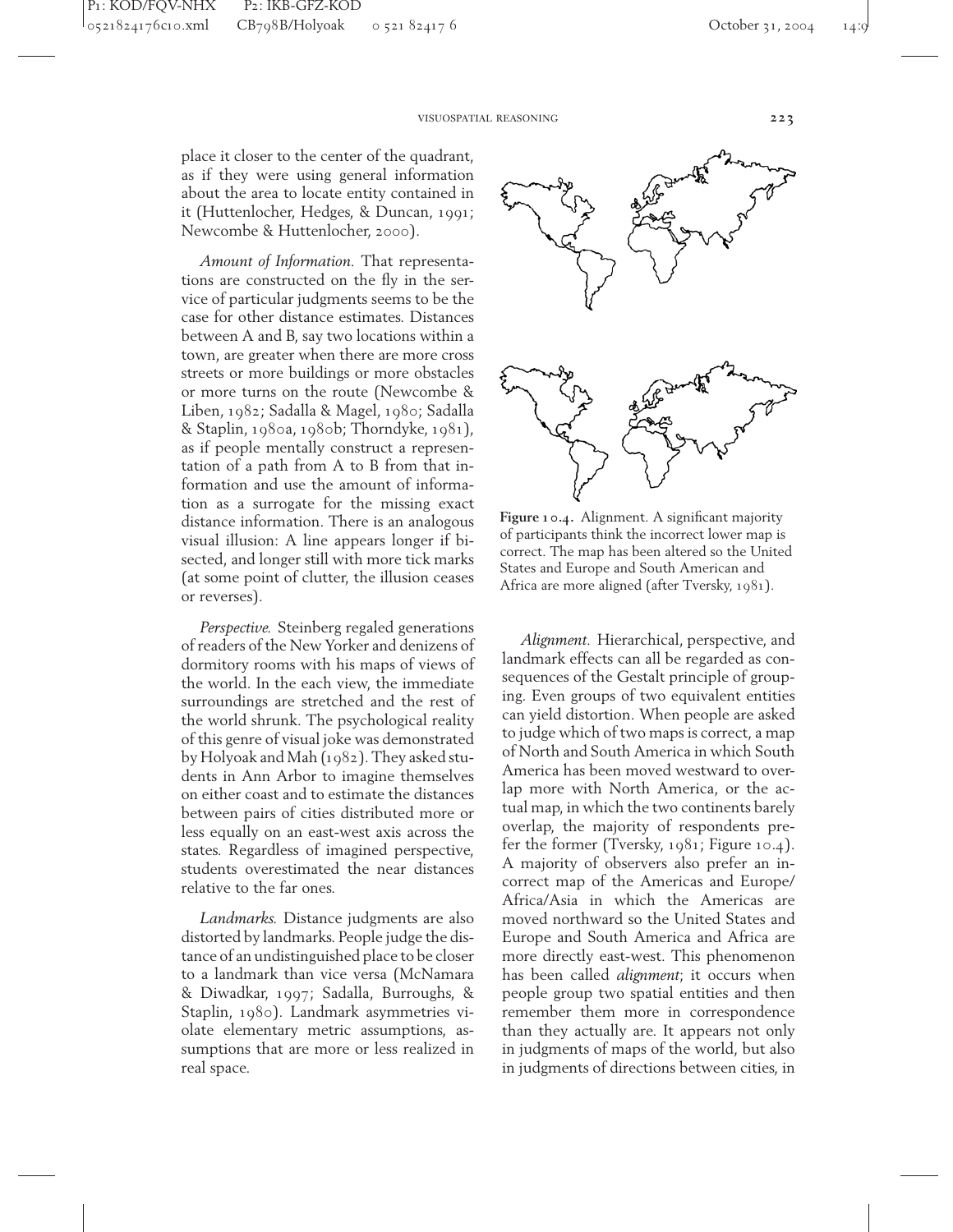memory for artificial maps, and in memory for visual blobs.

Spatial entities cannot be localized in isolation; they can be localized with respect to other entities or to frames of reference. When they are coded with respect to another entity, alignment errors are likely. When entities are coded with respect to a frame of reference, rotation errors, described in the next section, are likely.

*Rotation.* When people are asked to place a cutout of South American in a north-south east-west frame, they upright it. A large spatial object, such as South America, induces its own coordinates along an axis of elongation and an axis parallel to that one. The actual axis of elongation of South America is tilted with respect to north-south, and people upright it in memory. Similarly, people incorrectly report that Berkeley is east of Stanford, when it is actually slightly west. Presumably this occurs because they upright the Bay Area, which actually runs at an angle with respect to north-south. This error has been called *rotation*; it occurs when people code a spatial entity with respect to a frame of reference (Tversky, 1981; Figure 10.5 ). As for rotation, it appears in memory for artificial maps and uninterpreted blobs, as well as in memory for real environments. Others have replicated this error in remembered directions and in navigation (e.g., Glicksohn, 1994; Lloyd & Heivly, 1987; Montello, 1991; Presson & Montello, 1994).

*Are Spatial Representations Incoherent?.* This brief review has brought evidence for distortions in memory and judgment for shapes of objects, configurations of objects, and distances and directions between objects that are a consequence of the organization of the visuospatial information. These are not errors of lack of knowledge; even experienced taxi drivers make them (Chase & Chi, 1981). Moreover, many of these biases have parallels in abstract domains, such as judgments about members of one's own social or political groups relative to judgments about members of other groups (e.g., Quattrone, 1986).

What might a representation that captures all these distortions look like? Nothing that can be sketched on a sheet of paper, that is, coherent in two dimensions. Landmark asymmetries alone disallow that. It does not seem likely that people make these judgments by retrieving a coherent prestored mental representation, a "cognitive map," and reading the direction or distance from it. Rather, it seems that people construct representations on the fly, incorporating only the information needed for that judgment, the relevant region, the specific entities within it. Some of the information may be visuospatial, from experience or from maps, some may be linguistic. For these reasons, "cognitive collage" seems a more apt metaphor than "cognitive map" for whatever representations underlie spatial judgment and memory (Tversky, 1993 ). Such representations are schematic, they leave out much information and simplify others. Schematization occurs for at least two reasons. More exact information may not be known and therefore cannot be represented. More exact information may not even be needed as the situation on the ground may fill it in. More information may overload working memory, which is notoriously limited. Not only must the representation be constructed in working memory, but also a judgment made on the representation. Schematization may hide incoherence, or it may not be noticed. Schematization necessarily entails systematic error.

*Why do Errors Persist?.* It is reasonable to wonder why so many systematic errors persist. Some reasons for the persistence of error have already been discussed, that there may be correctives on the ground, that some errors are a consequence of the schematization processes that are an inherent part of memory and information processing. Yet another reason is that the correctives are specific – now I know that Rome is north of Philadelphia – and do not affect or even make contact with the general information organizing principle that generated the error, and that serves us well in many situations (e.g., Tversky, 2003a).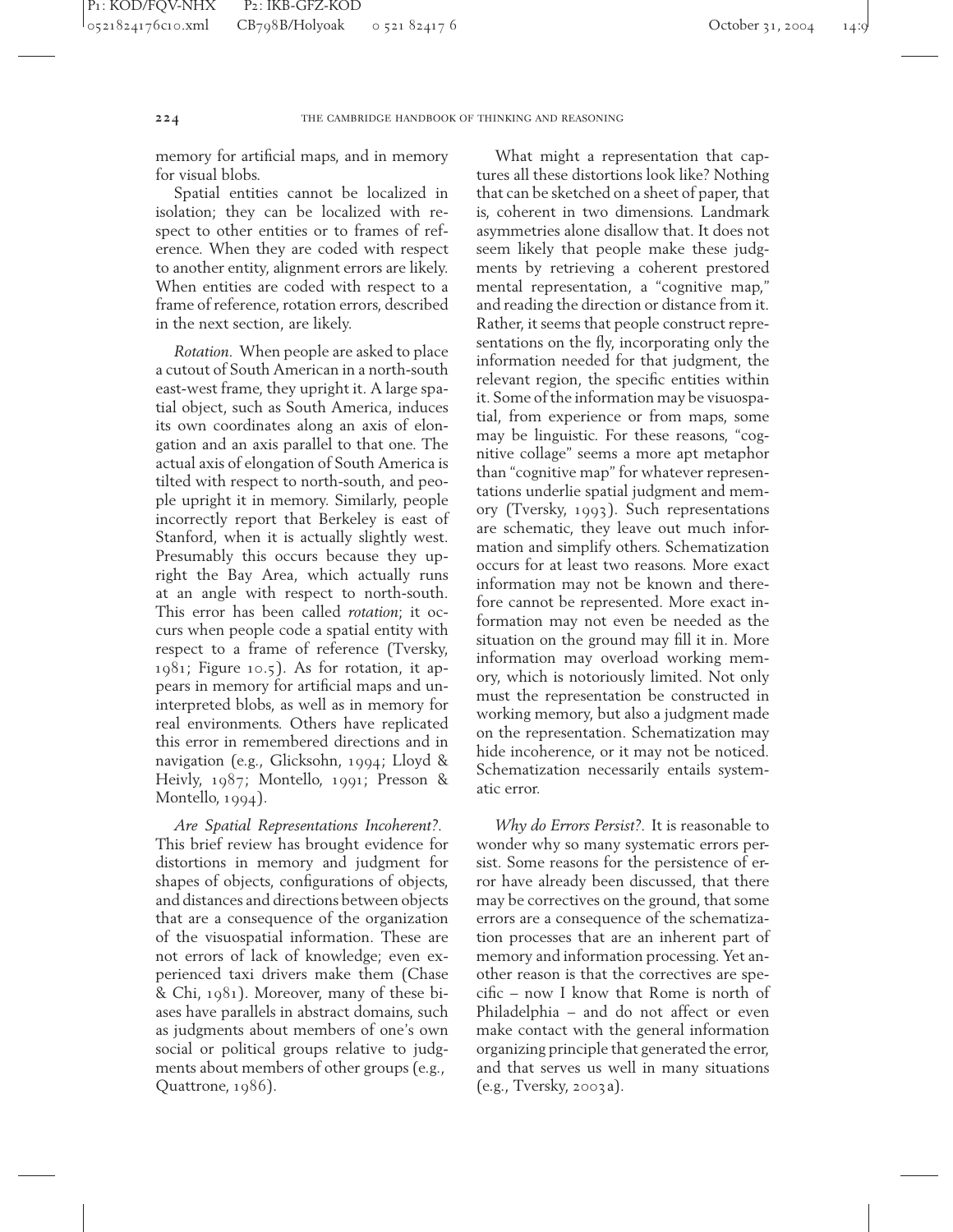

**Figure 1 0.5.** Rotation. When asked to place a cutout of South American in a NSEW framework, most participants upright it, as in the left example (after Tversky, 1981).

# **From Spatial to Abstract Reasoning**

Visuospatial reasoning does not only entail visuospatial transformations on visuospatial information. Visuospatial reasoning also includes making inferences from visuospatial information, whether that information is in the mind or in the world. An early demonstration was the *symbolic distance effect* (e.g., Banks & Flora, 1977; Moyer, 1973 ; Paivio, 1978). The time to judge which of two animals is more intelligent or pleasant is faster when the entities are farther on the dimension than when they are closer, as if people were imagining the entities arrayed on a line corresponding to the abstract dimension. It is easier, hence faster, to discriminate larger distances than smaller ones. Note that a subjective experience of creating and using an image does not necessarily accompany making these and other spatial and abstract judgments. Spatial thinking can occur regardless of whether thinkers have the sensation of using an image. So many abstract concepts have spatial analogs (for related discussion, see Holyoak, Chap. 6).

Indeed, spatial reasoning is often studied in the context of graphics, maps, diagrams, graphs, and charts. External representations bear similarities to internal representations, if only because they are creations of the human mind, cognitive tools to increase the power of the human mind. They also bear formal similarities, in that both internal and external representations are mappings between elements and relations. External representations are constrained by a medium and unconstrained by working memory; for this reason, inconsistencies, ambiguities, and incompleteness may be reduced in external representations.

### *Graphics: Elements*

The readiness with which people map abstract information onto spatial information is part of the reason for the widespread use of diagrams to represent and convey abstract information, from the sublime, the harmonies of the spheres, rampant in religions spanning the globe, to the mundane corporate charts and statistical graphs.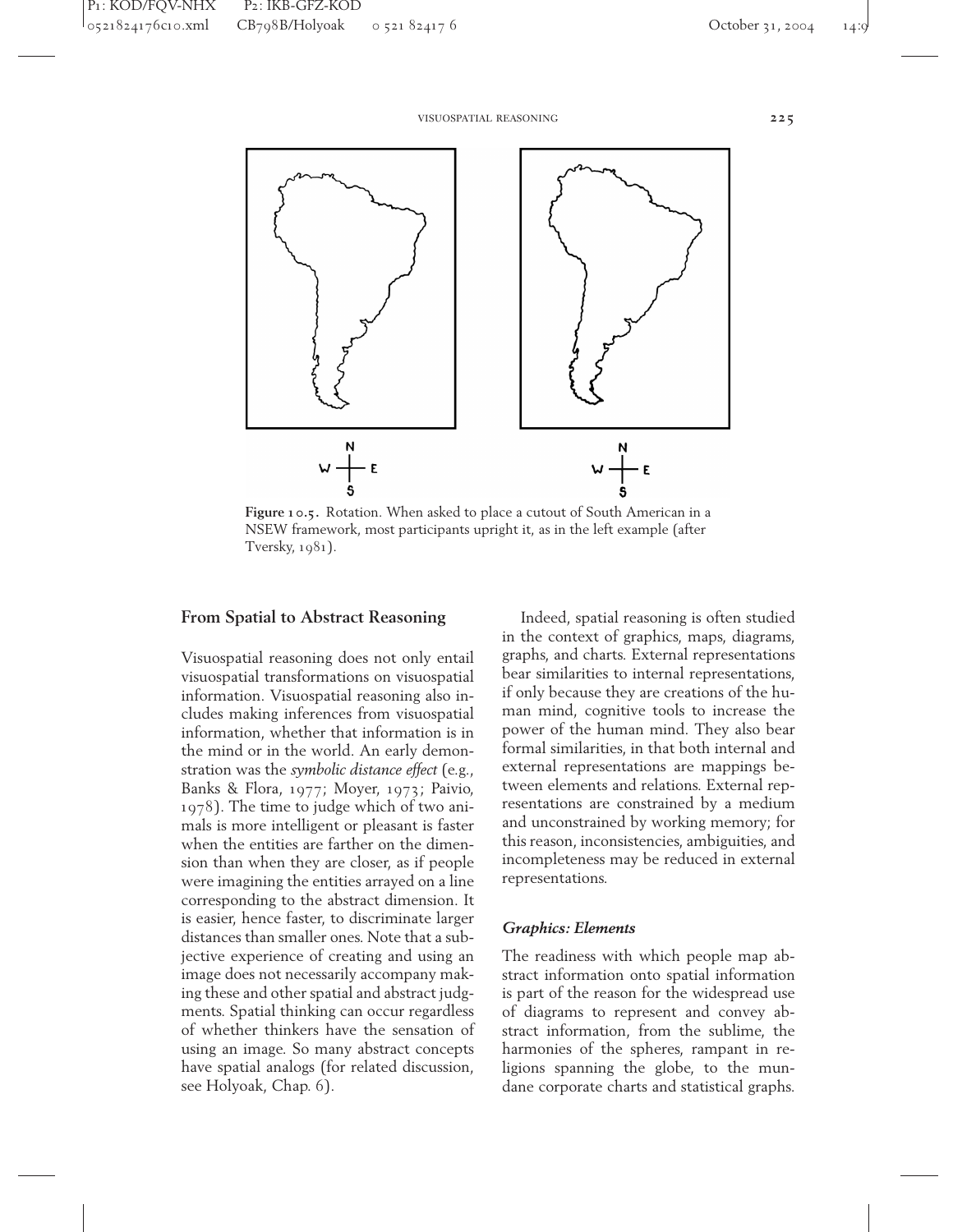Graphics, such as these, consist of elements and spatial relations among the elements. In contrast to written (alphabetic) languages, both elements and use of space in graphics can convey meaning rather directly (e.g., Bertin, 1967/1983; Pinker, 1994; Tversky, 1995 , 2001; Winn, 1989). Elements may consist of likenesses, such as road signs depicting picnic tables, falling rocks, or deer. Elements may also be figures of depiction, similar to figures of speech: synecdoche, where a part represents a whole, common in ideographic writing, for example, using a ram's horns to represent a ram; or metonomy, where an association represents an entity or action, common in computer menus, such as scissors to denote *cut* text or a trashcan to allow deletion of files.

# *Graphics: Relations*

Relations among entities preserve different levels of information. The information preserved is reflected in the mapping to space. In some cases, the information preserved is simply categorical; space is used to separate entities belonging to different categories. The spaces between words, for example, indicate that one set of letters belongs to one meaning and another set to another meaning. Space can also be used to represent ordinal information, for example, listing historic events in their order of occurrence, groceries by the order of encountering them in the supermarket, and companies by their profits. Space can be used to represent interval or ratio information, as in many statistical graphs, where the spatial distances among entities reflect their distances on some other dimension.

#### spontaneous use of space to represent abstract relations

Even preschool children spontaneously use diagrammatic space to represent abstract information (e.g., diSessa, Hammer, Sherin, & Kolpakowski, 1991; Tversky, Kugelmass, & Winter, 1991). In one set of studies (Tversky et al., 1991), children from three language communities were asked to place stickers on paper to represent spatial, tem-

poral, quantitative, and preference information, for example, to place stickers for TV shows they loved, liked, or disliked. Almost all the preschoolers put the stickers on a line, preserving ordinal information. Children in the middle school years were able to represent interval information, but representing more than ordinal information was unusual for younger children, despite strong manipulations to encourage them. Not only did children (and adults) spontaneously use spatial relations to represent abstract relations, but children also showed preferences for the direction of increases in abstract dimensions. Increases were represented from right to left or left to right (irrespective of direction of writing for quantity and preference) or down to up. Representing increasing time or quantity from up to down was avoided. Representing increases as upward is especially robust; it affects people's ability to make inferences about second-order phenomena such as rate, which is spontaneously mapped to slope, from graphs (Gattis, 2002; Gattis & Holyoak, 1996). The correspondence of upward to more, better, and stronger appears in language – on top of the world, rising to higher levels of platitude – and in gesture – thumbs up, high five – as well as in graphics. These spontaneous and widespread correspondences between spatial and abstract relations suggest they are cognitively natural (e.g., Tversky, 1995a, 2001).

The demonstrations of spontaneous use of spatial language and diagrammatic space to represent abstract relations suggests that spatial reasoning forms a foundation for more abstract reasoning. In fact, children used diagrammatic space to represent abstract relations earlier for temporal relations than for quantitative ones, and earlier for quantitative relations than for preference relations (Tversky et al., 1991). Corroborative evidence comes from simple spatial and temporal reasoning tasks, judging whether one object or person is before another. In many languages, words for spatial and temporal relations, such as *before, after*, and *in between*, are shared. That spatial terms are the foundation for the temporal comes from research showing priming of temporal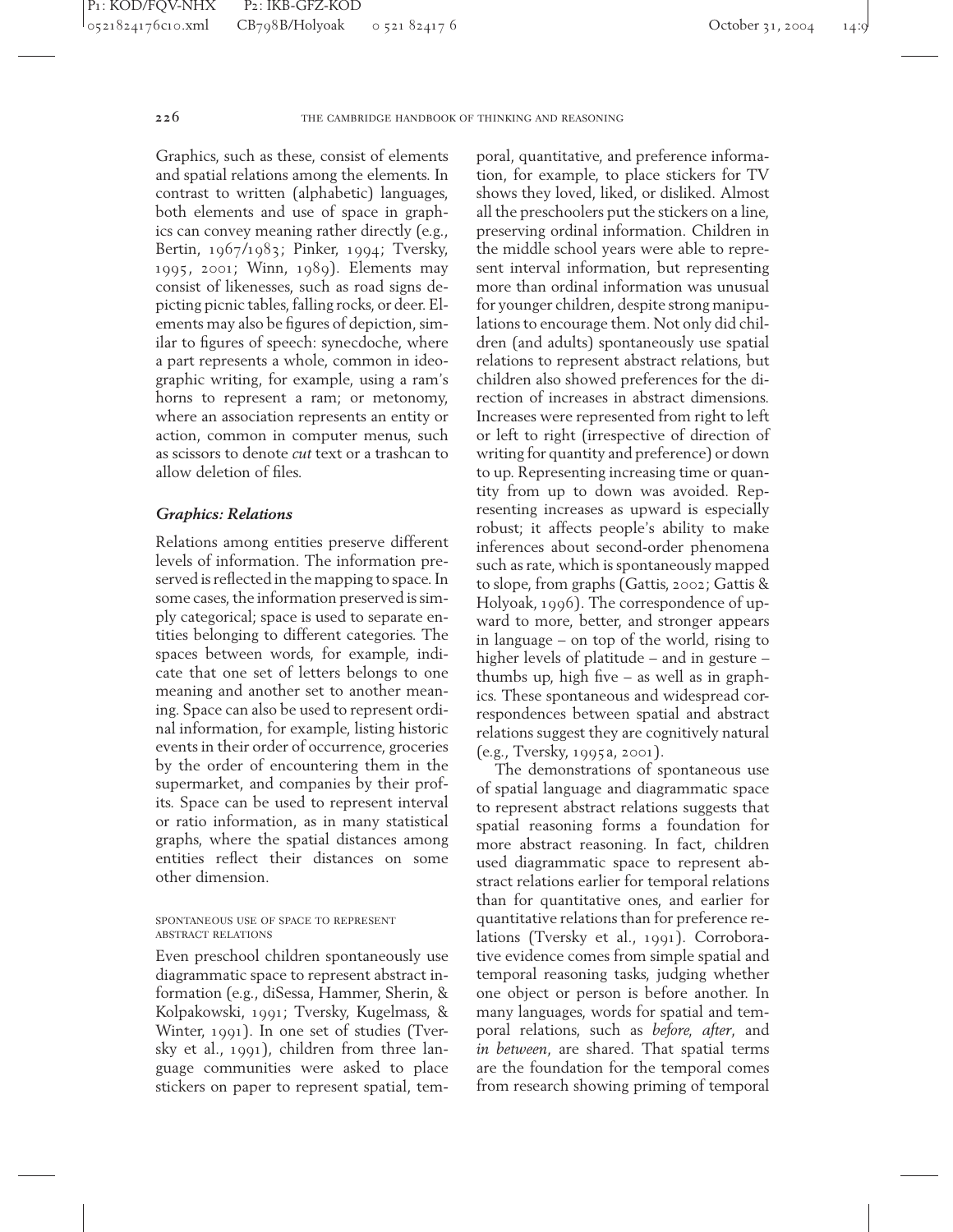P1: KOD/FQV-NHX P2: IKB-GFZ-KOD  $\frac{1}{3}$ 0521824176c10.xml CB798B/Holyoak 0 521 82417 6 October 31, 2004 14:9

perspective from spatial perspective, but not vice versa (Boroditsky, 2000). More support for the primacy of spatial thinking for abstract thought comes from studies of prob-

lem solving (Carroll, Thomas, & Mulhotra, 1980). One group of participants was asked to solve a spatial problem under constraints, arranging offices to facilitate communication among key people. Another group was asked to solve a temporal analog, arranging processes to facilitate production. The solutions to the spatial analog were superior to those to the temporal analog. When experimenters suggested using a diagram to yet another group solving the temporal analog, their success equaled that of the spatial analog group.

#### diagrams facilitate reasoning

Demonstrating that using a spatial diagram facilitates temporal problem solving also illustrates the efficacy of diagrams in thinking, a finding amply supported, even for inferences entailing complex logic, such as double disjunctions, although to succeed, diagrams have to be designed with attention to the ways that space and spatial entities are used to make inferences (Bauer & Johnson-Laird, 1993 ). Middle school children studying science were asked to put reminders on paper. Those children who sketched diagrams learned the material better than those who did not (Rode & Stern, in press).

#### diagrams for communicating

Many maps, charts, diagrams, and graphs are meant to communicate clearly for travelers, students, and scholars, whether they are professionals or amateurs. To that end, they are designed to be clear and easy to comprehend, and they meet with varying success. Good design takes account of human perceptual and cognitive skills, biases, and propensities. Even ancient Greek vases take account of how they will be seen. Because they are curved round structures, creating a veridical appearance requires artistry. The vase "Achilles and Ajax playing a game" by the Kleophrades Painter in the Museum of Metropolitan Art in New York City (Art.

65 .11.12, ca. 500–480 b.c.) depicts a spear that appears in one piece from the desired viewing angle, but in three pieces when viewed straight on (J. P. Small, personal communication, May  $27, 2003$ ).

The perceptual and cognitive processes and biases that people bring to graphics include the catalog of mental representations and transformations that was begun earlier. In that spirit, several researchers have developed models for graph understanding, notably Pinker (1990), Kosslyn (1989, 1994a), and Carpenter and Shah (1998) (see Shah 2003 /2004, for an overview). These models take account of the particular perceptual or imaginal processes that need to be applied to particular kinds of graphs to yield the right inferences. Others have taken account of perceptual and cognitive processing in the construction of guidelines for design of (e.g., Carswell & Wickens, 1990; Cleveland, 1985 ; Kosslyn, 1994a; Tufte, 1983 , 1990, 1997; Wainer, 1984, 1997). In some cases the design principles are informed by research, but in most they are informed by the authors' educated sensibilities and/or rules of thumb from graphic design.

*Inferences from Diagrams: Structural and Functional.* The existence of spontaneous mapping of abstract information onto spatial does not mean that the meanings of diagrams are transparent and can be automatically and easily extracted (e.g., Scaife & Rogers, 1995 ). Diagrams can support many different classes of inferences, notably, structural and functional (e.g., Mayer & Gallini, 1990). Structural inferences, or inferences about qualities of parts and the relations among them, can be readily made from inspection of a diagram. Distance, direction, size, and other spatial qualities and properties can be "read off" a diagram (Larkin & Simon, 1987), at least with some degree of accuracy. "Reading off" entails using the sort of mental transformations discussed earlier, mental scanning, mental distance, size, shape, or direction judgments or comparisons. Functional inferences, or inferences about the behavior of entities, cannot be readily made from inspection of a diagram in the absence of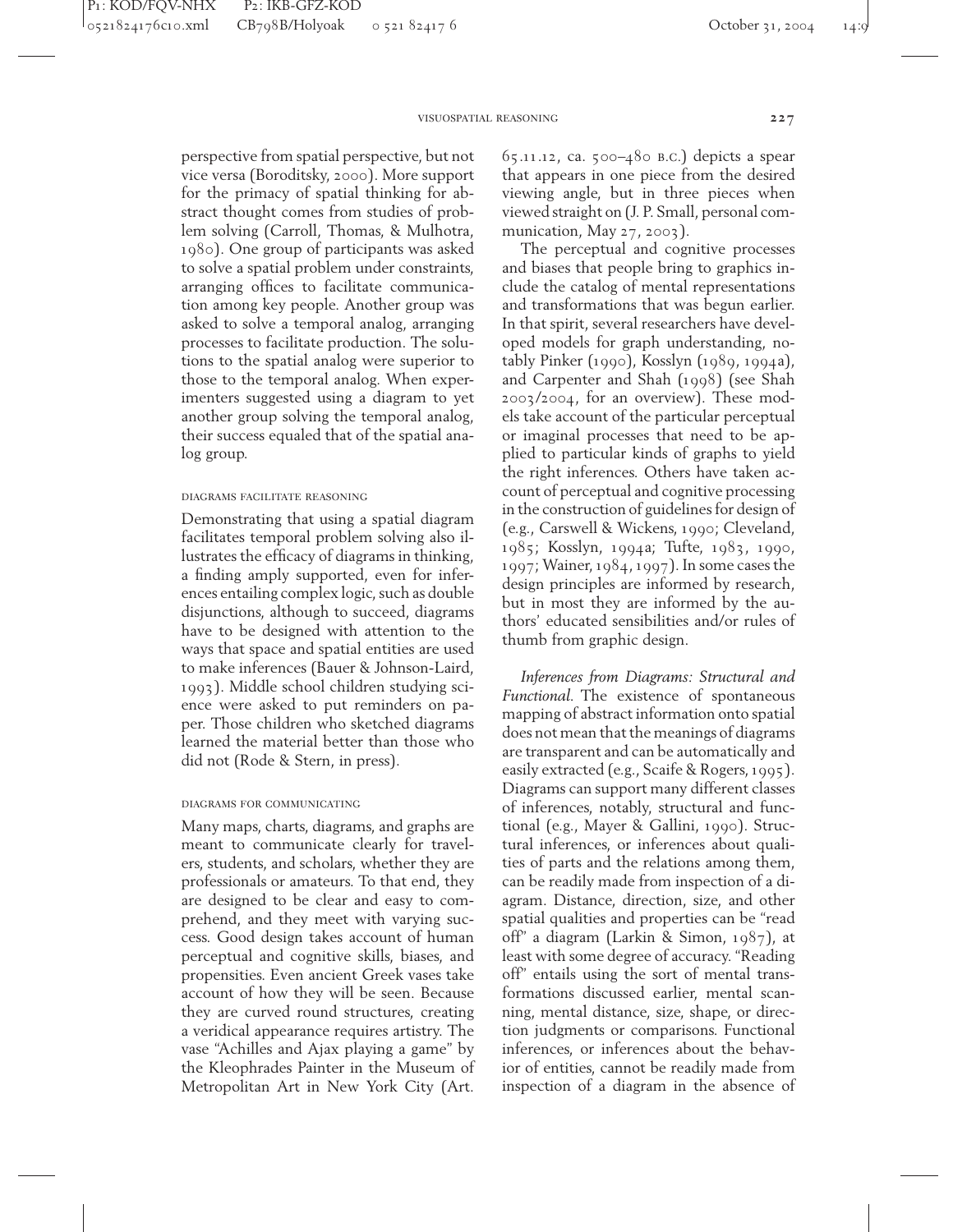additional knowledge or assumptions, often a consequence of expertise. Spatial information may provide clues to functional information, but it is not sufficient for concepts such as force, mass, and friction. Making functional inferences requires linking perceptual information to conceptual information; it entails both knowing how to "read" a diagram, that is, what visuospatial features and relations to inspect or transform, and knowing how to interpret that visuospatial information.

Structural and functional inferences respectively correspond to two senses of *mental model* prevalent in the field. In both cases, *mental model* contrasts with *image*. In one sense, a mental model contrasts with an image in being more skeletal or abstract. This is the sense used by Johnson-Laird in his book, *Mental Models* (1983 ), in his explication of how people solve syllogisms (see Johnson-Laird, Chap. 9, and Evans, Chap. 8). Here, a mental model captures the structural relations among the parts of a system. In the other sense, a mental model contrast with an image in having moving parts, in being "runnable" to derive functional or causal inferences (for related discussion on causality, see Buehner and Cheng, Chap. 7, and on problem solving, see Chi and Ohlsson, Chap. 16). This is the sense used in another book also titled *Mental Models* (Gentner & Stevens, 1983). One goal of diagrams is to instill mental models in the minds of their users. To that end, diagrams abstract the essential elements and relations of the system they are meant to convey. As is seen, conveying structure is more straightforward than conveying function.

What does it mean to say that a mental model is "runnable?" One example comes from research on pulley systems (Hegarty, 1992). Participants were timed to make two kinds of judgments from diagrams of threepulley systems. For true-false judgments of structural questions, such as "The upper left pulley is attached to the ceiling," response times did not depend on which pulley in the system was queried. For judgments of functional questions, such as "The upper left pulley goes clockwise," response times did

depend on the order of that pulley in the mechanics of the system. To answer functional questions, it is as if participants mentally animate the pulley system in order to generate an answer. Mental animation, however, does not seem to be a continuous process in the same way as physical animation. Rather, mental animation seems to be a sequence of discrete steps, for example, the first pulley goes clockwise, and the rope goes under the next pulley to the left of it, so it must go counterclockwise. That continuous events are comprehended as sequences of steps is corroborated by research on segmentation and interpretation of everyday events, such as making a bed (Zacks, Tversky, & Iyer, 2001).

It has long been known that domain experts are more adept at functional inferences from diagrams than novices. Experts can "see" sequences of organized chess moves in a midgame display (Chase & Simon, 1973 ; De Groot, 1965 ). Similarly, experts in Go (Reitman, 1976), electricity (Egan & Schwartz, 1979), weather (Lowe, 1989), architecture (Suwa & Tversky, 1997), and more make functional inferences with ease from diagrams in their domain. Novices are no different from experts in structural inferences.

*Inferences from Diagrams of Systems.* The distinction between structural and functional inferences is illustrated by work on production and comprehension of diagrams for mechanical systems, such as a car brake, a bicycle pump, or a pulley system (Heiser & Tversky, 2002; Figure 10.6). Participants were asked to interpret a diagram of one of the systems. On the whole, their interpretations were structural, that is, they described the relations among the parts of the system. Another set of participants was given the same diagrams, enriched by arrows indicating the sequence of action in the systems. Those participants gave functional descriptions; that is, they described the step-by-step operation of the system. Reversing the tasks, other groups of participants read structural or functional descriptions of the systems and produced diagrams of them. Those who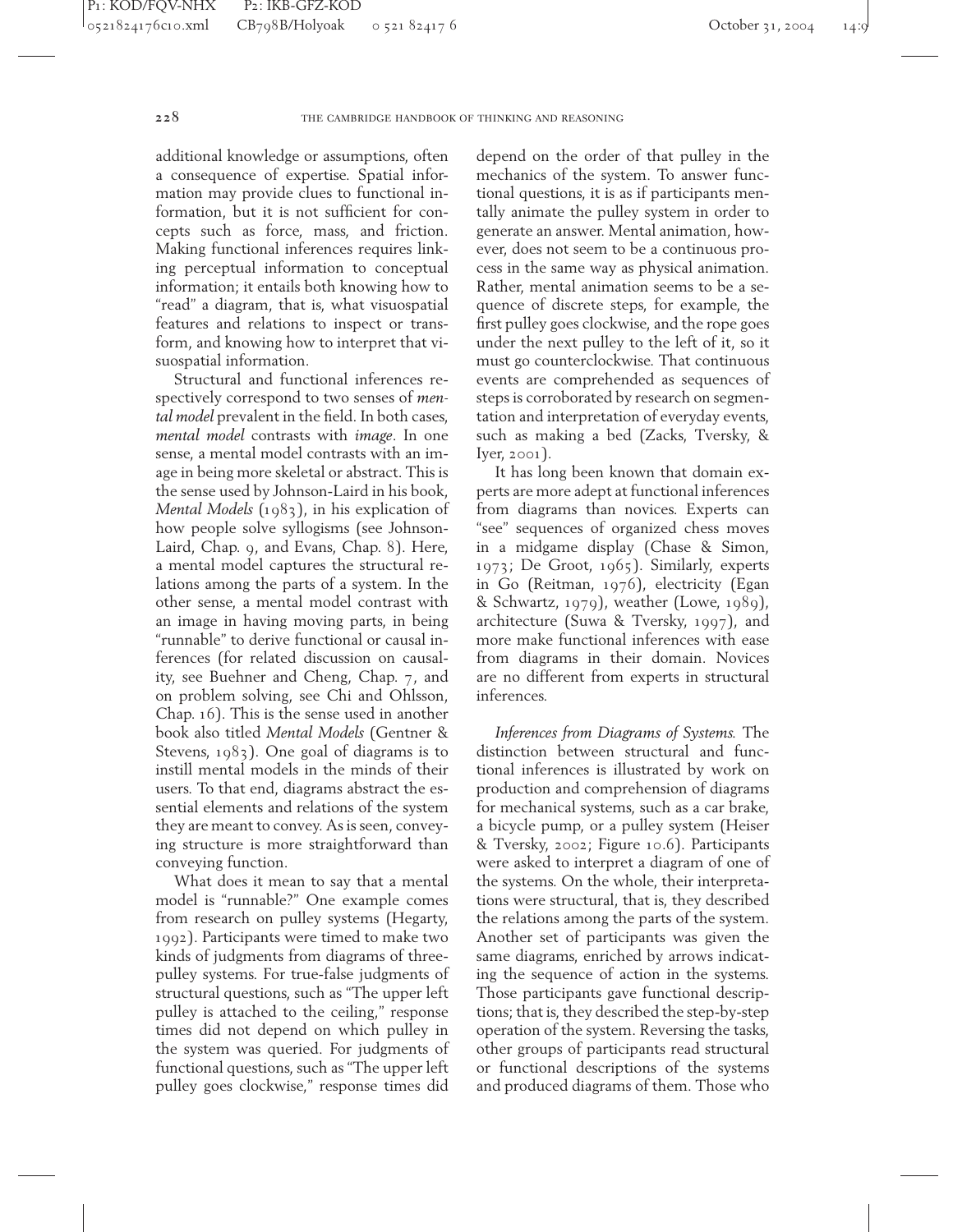

**Figure 1 0.6.** Diagrams of a car brake and a bicycle pump (both after Mayer & Gallini, 1990), and a pulley system (after Hegarty, 1992). Diagrams without arrows encouraged structural descriptions and diagrams with arrows yielded functional descriptions (Heiser and Tversky, in press).

read functional descriptions used arrows in their diagrams far more than those who read structural descriptions. Arrows are an extrapictorial device that have many meanings and functions in diagrams, for example, pointing, indicating temporal sequence, causal sequence, and path and manner of motion (Tversky, 2001).

Expertise came into play in a study of learning rather than interpretation. Participants learned one of the mechanical systems from a diagram with or without arrows or from structural or functional text. They were later tested on both structural and functional information. Participants high in expertise/ability (self-assessed) were able to infer both structural and functional information from either diagram. In contrast, participants low in expertise/ability could derive structural but not functional information from the diagrams. Those participants were able to infer functional information from functional text. This finding suggests that people with high expertise/ability can form unitary diagrammatic mental models of mechanical systems that allow spatial and functional inferences with relative ease, but people with low expertise/ability have and use diagrammatic mental models for structural information, but rely on propositional representations for functional information.

*Enriching Diagrams to Facilitate Functional Inferences.* As noted, conveying spatial or structural information is relatively straightforward in diagrams. Diagrams can use space to represent space in direct ways that are readily interpreted, as in maps and architectural sketches. Conveying information that is not strictly spatial, such as change over time, forces, and kinematics, is less straightforward. Some visual conventions for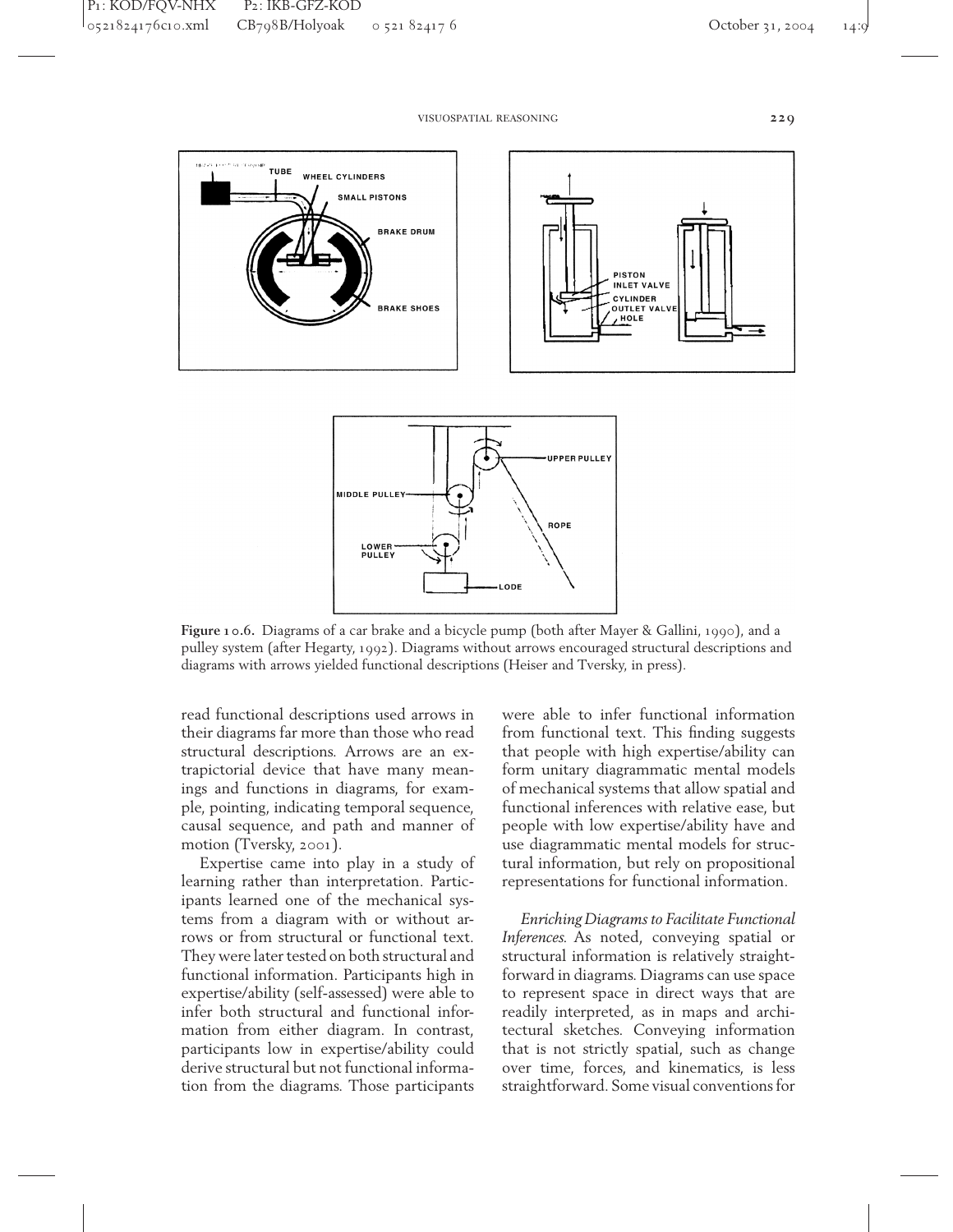conveying information about dynamics or forces have been developed in comics and in diagrams (e.g., Horn, 1998; Kunzle, 1990; McCloud, 1994), and many of these conventions are cognitively compelling. Arrows are a good example. As lines, arrows indicate a relationship, a link. As asymmetric lines, they indicate an asymmetric relationship. The arrowhead is compelling as an indicator of the direction of the asymmetry because of its correspondence to arrowheads common as weapons in the world or its correspondence to Vs created by paths of downward moving water. A survey of diagrams in science and engineering texts shows wide use of extrapictorial diagrammatic devices, such as arrows, lines, brackets, and insets, although not always consistently (Tversky, Heiser, Lozano, MacKenzie, & Morrison, in press). As a consequence, these devices are not always correctly interpreted. Some diagrams of paradigmatic processes, such as the nitrogen cycle in biology or the rock cycle in geology, contain the same device, typically an arrow, with multiple senses, pointing or labeling, indicating movement path or manner, suggesting forces or sequence, in the same diagram. Of course, there is ambiguity in many words that appear commonly in scientific and other prose, words that parallel these graphic devices, such as *line* and *relationship*. Nevertheless, the confusion caused by multiple senses of diagrammatic devices in interpreting diagrams suggests that greater care in design is worthwhile.

An intuitive way to visualize change over time is by animations. After all, an animation uses change over time to convey change over time, a cognitively compelling correspondence. Despite the intuitive appeal, a survey of dozens of studies that have compared animated graphics to informationally comparable static graphics in teaching a wide variety of concepts, physical, mechanical, and abstract, did not find a single example of superior learning by animations (Tversky, Morrison, & Betrancourt, 2002). Animations may be superior for purposes other than learning, for example, in maintaining perspective or in calling attention to a solution

in problem solving. For example, a diagram containing many arrows moving toward the center of a display was superior to a diagram with static arrows in suggesting the solution to the Duncker radiation problem, how to destroy a tumor without destroying healthy tissue (Pedone, Hummel, & Holyoak, 2001; see Holyoak, Chap. 6, Figure 6.4). The failure of animations to improve learning itself becomes intuitive on further reflection. For one thing, animations are often complex, so it is difficult for a viewer to know where to look and to make sense of the timing of many moving components. However, even simple animations, such as the path of a single moving circle, are not superior to static graphics (Morrison & Tversky, in press). The second reason for the lack of success of animations is one reviewed earlier. If people think of dynamic events as sequences of steps rather than continuous animations, then presenting change over time as sequences of steps may make the changes easier to comprehend.

## *Diagrams for Insight*

Maps for highways and subways, diagrams for assembly and biology, graphs for economics and statistics, and plans for electricians and plumbers are designed to be concise and unambiguous, although they may not always succeed. Their inventors want to communicate clearly and without error. In contrast are graphics created to be ambiguous, to allow reinterpretation and discovery. Art falls into both those categories. Early design sketches are meant to be ambiguous, to commit the designer to only those aspects of the design that are likely not to change, and to leave open other aspects. One reason for this is fixation; it is hard to "think out of the box." Visual displays express, suggest, more than what they display. That expression in fact, came from solution attempts to the famous nine-dot problem (see Novick & Bassok, Chap. 14, Fig. 14.4). Connect all nine dots in a  $3 \times 3$  array using four straight lines without lifting the pen from the paper. The solution that is hard to see is to extend the lines beyond the "box" suggested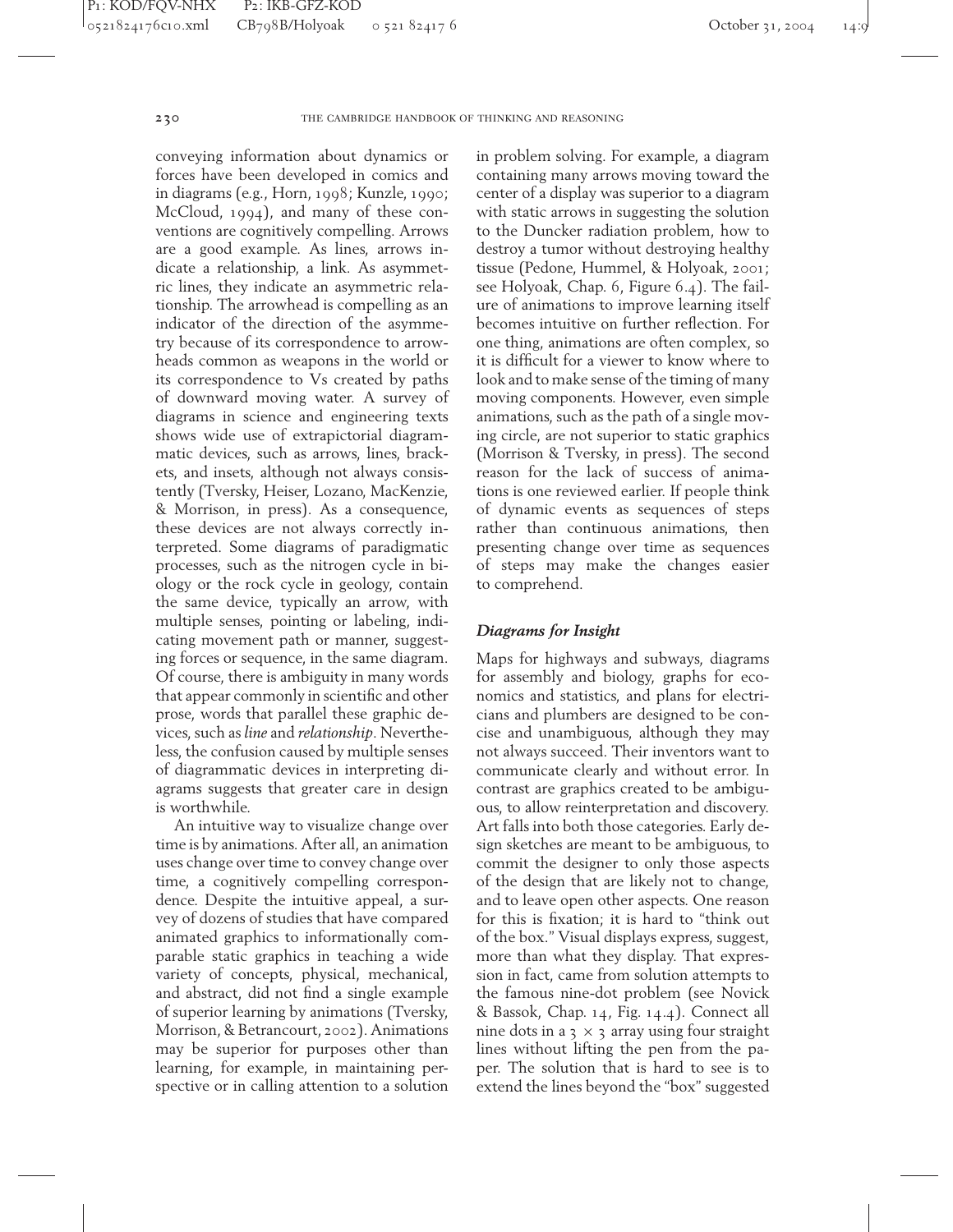

**Figure 1 0.7.** A sketch by an architect designing a museum. Upon reinspection, he made an unintentional discovery (Suwa, Tversky, Gero, & Purcell, 2001).

by the  $3 \times 3$  array. The Gestalt psychologists made us aware of the visual inferences the mind makes without reflection, grouping by proximity, similarity, good continuation, and common fate.

#### inferences from sketches

Initial design sketches are meant to be ambiguous for several reasons. In early stages of design, designers often do not want to commit to the details of a solution, only the general outline, leaving open many possibilities; gradually, they will fill in the details. Perhaps more important, skilled designers are able to get new ideas by reexamining their own sketches, by having a conversation with their sketches, bouncing ideas off them (e.g., Goldschmidt, 1994; Schon, 1983; Suwa & Tversky, 1997; Suwa, Tversky, Gero, & Purcell, 2001). They may construct sketches with one set of ideas in mind, but on later reexamination they see new configurations and relations that generate new design ideas. The productive cycle between reexamining and reinterpreting is revealed in the protocol of one expert architect. When he saw a new

configuration in his own design, he was more likely to invent a new design idea; similarly, when he invented a new design idea, he was more likely to see a new configuration in his sketch (Suwa et al., 2001; Figure 10.7).

Underlying these unintended discoveries in sketches is a cognitive skill termed *constructive perception*, which consists of two independent processes: a perceptual one, mentally reorganizing the sketch, and a conceptual one, relating the new organization to some design purpose (Suwa & Tversky, 2003 ). Participants adept at generating multiple interpretations of ambiguous sketches excelled at the perceptual ability of finding hidden figures and at the cognitive ability of finding remote meaningful associations, yet these two abilities were uncorrelated.

Expertise affects the kinds of inferences designers are able to make from their sketches. Novice designers are adept at perceptual inferences, such as seeing proximity and similarity relations. Expert designers are also adept at functional inferences, such as "seeing" the flow of traffic or the changes in light from sketches (Suwa & Tversky, 1997).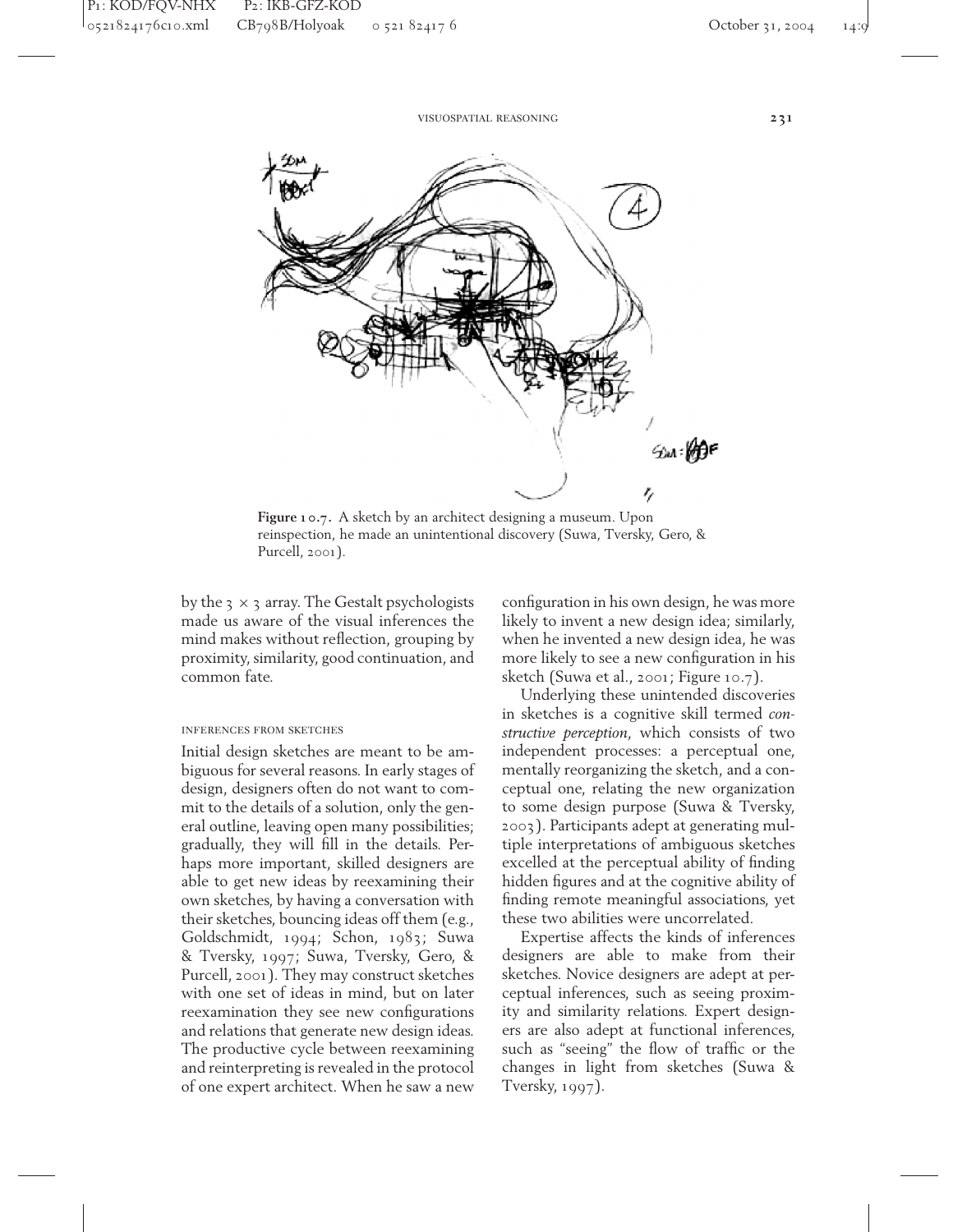# **Conclusions and Future Directions**

Starting with the elements of visuospatial representations in the mind, we end with visuospatial representations created by the mind. Like language, graphics serve to express and clarify individual spatial and abstract concepts. Graphics have an advantage over language in expressiveness (Stenning & Oberlander, 1995 ); graphics use elements and relations in graphic space to convey elements and relations in real or metaphoric space. As such, they allow inference based on the visuospatial processing that people have become expert in as a part of their everyday interactions with space (Larkin & Simon, 1997). As cognitive tools, graphics facilitate reasoning, both by externalizing, thus offloading memory and processing, and by mapping abstract reasoning onto spatial comparisons and transformations. Graphics organize and schematize spatial and abstract information to highlight and focus the essential information. Like language, graphics serve to convey spatial and abstract concepts to others. They make private thoughts public to a community that can then use and revise those concepts collaboratively.

Of course, graphics and physical and mental transformations on them are not identical to visuospatial representations and reasoning, they are an expression of it. Talk about space and actions in it were probably among the first uses of language, telling others how to find their way and what to look for when they get there. Cognitive tools to promote visuospatial reasoning were among the first to be invented from tokens for property counts, believed to be the precursor of written language (Schmandt-Besserat, 1992), to trail markers to maps in the sand. Spatial thought, spatial language, and spatial graphics reflect the importance and prevalence of visuospatial reasoning in our lives, from knowing how to get home to knowing how to design a house, from explaining how to find the freeway to explaining how the judicial system works, from understanding basic science to inventing new conceptions of the origins of the universe. Where do we go from here? Onward and upward!

# **Acknowledgments**

I am grateful to Phil Johnson-Laird and Jeff Zacks for insightful suggestions on a previous draft. Preparation of this chapter and some of the research reported were supported by Office of Naval Research, Grant Numbers NOOO14-PP-1-O649, N000140110717, and N000140210534 to Stanford University.

# **References**

- Alibali, M. W., Bassok, M., Solomon, K. O., Syc, S. E., & Goldin-Meadow, S. (1999). Illuminating mental representations through speech and gesture. *Psychological Science*, *1 0*, 327–333 .
- Anderson, J. R. (1978). Arguments concerning representations for mental imagery. *Psychological Review*, *85* , 249–277.
- Banks, W. P., & Flora, J. (1977). Semantic and perceptual processes in symbolic comparisons. *Journal of Experimental Psychology: Human Perception and Performance*, *3* , 278–290.
- Barwise, J., & Etchemendy. (1995 ). In J. Glasgow, N. H. Naryanan, & G. Chandrasekeran (Eds.), *Diagrammatic reasoning: Cognitive and computational perspectives* (pp. 211–234). Cambridge, MA: MIT Press.
- Bauer, M. I., & Johnson-Laird, P. N. (1993 ). How diagrams can improve reasoning. *Psychological Science*, *6*, 372–378.
- Bertin, J. (1967/1983 ). *Semiology of graphics: Diagrams, networks, maps*. (Translated by W. J. Berg.) Madison: University of Wisconsin Press.
- Betrancourt, M., & Tversky, B. (in press). Simple animations for organizing diagrams. *International Journal of Human-Computer Studies*.
- Beveridge, M., & Parkins, E. (1987). Visual representation in analogical problem solving. *Memory and Cognition*, *1 5* , 230–237.
- Boroditsky, L. (2000). Metaphoric structuring: Understanding time through spatial metaphors. *Cognition*, *75* , 1–28.
- Boroditsky, L. (2001). Does language shape thought?: Mandarin and English speakers' conceptions of time. *Cognitive Psychology*, *43* , 1– 23 .
- Boroditsky, L., Ham, W., & Ramscar, M. (2002). What is universal in event perception? Comparing English and Indonesian speakers. In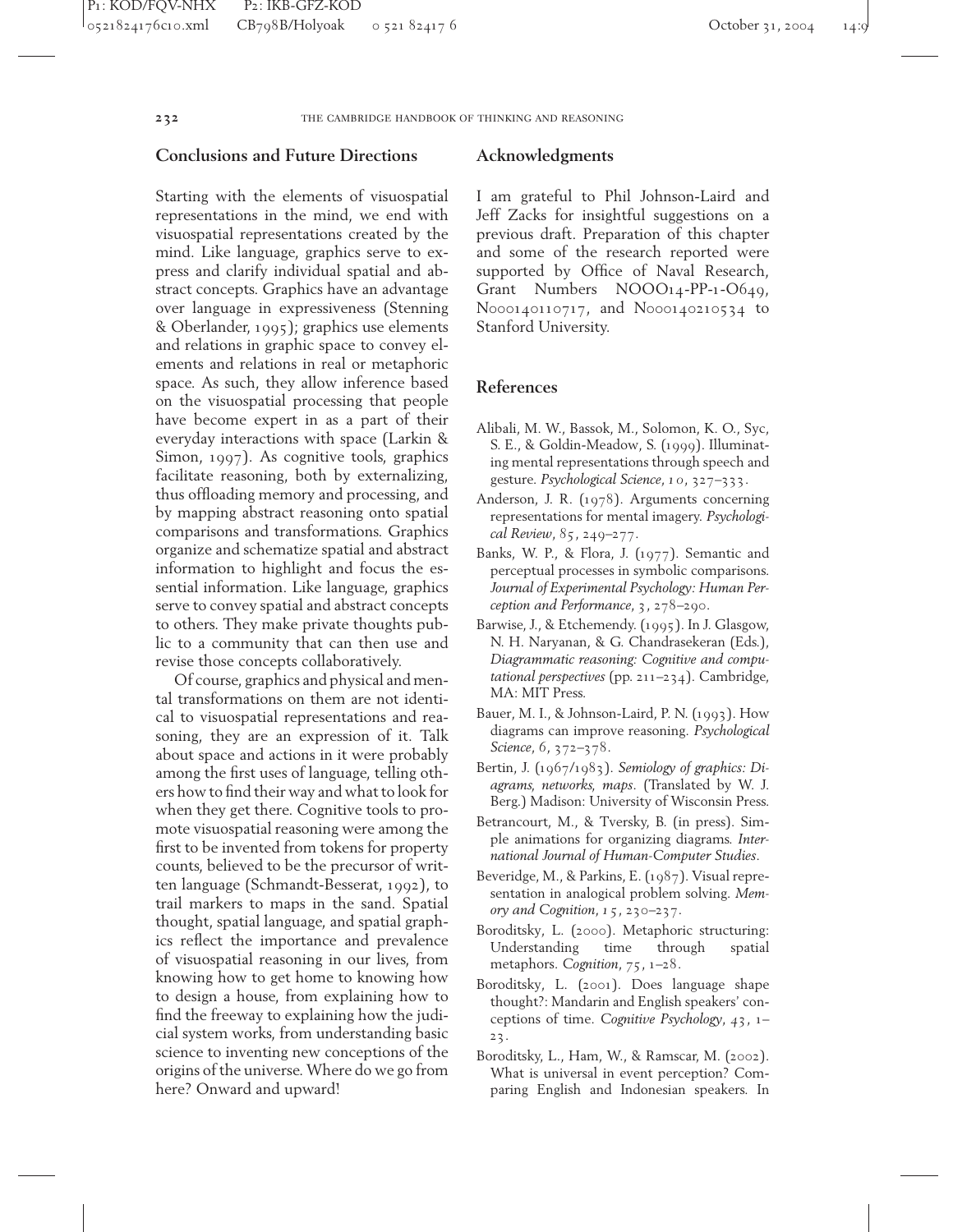W. D. Gray & C. D. Schunn (Eds.), *Proceedings of the 2 4th annual meeting of the Cognitive Science Society* (pp. 136–1 441). Mahwah, NJ: Erlbaum.

- Bruner, J. S. (1973 ). *Beyond the information given: Studies in the psychology of knowing*. Oxford, UK: W. W. Norton.
- Bryant, D. J., & Tversky, B. (1999). Mental representations of spatial relations from diagrams and models. *Journal of Experimental Psychology: Learning, Memory, and Cognition*, *2 5* , 137–156.
- Bryant, D. J., Tversky, B., & Franklin, N. (1992). Internal and external spatial frameworks for representing described scenes. *Journal of Memory and Language*, *31* , 74–98.
- Byrant, D. J., Tversky, B., & Lanca, M. (2001). Retrieving spatial relations from observation and memory. In E. van der Zee & U. Nikanne (Eds.), *Conceptual structure and its interfaces with other modules of representation* (pp. 116– 139). Oxford: Oxford University Press.
- Bundesen, C., & Larsen, A. (1975 ). Visual transformation of size. *Journal of Experimental Psychology: Human Perception and Performance*, *1* , 214–220.
- Bundesen, C., Larsen, A., & Farrell, J. E. (1981). Mental transformations of size and orientation. In A. Baddeley & J. Long (Eds.), *Attention and performance IX* (pp. 279–294). Hillsdale, NJ: Erlbaum.
- Carmichael, R., Hogan, H. P., & Walter, A. A. (1932). An experimental study of the effect of language on the reproduction of visually perceived forms. *Journal of Experimental Psychology*, *1 5* , 73–86.
- Carpenter, P. A., & Shah, P. (1998). A model of the perceptual and conceptual processes in graph comprehension. *Journal of Experimental Psychology: Applied*, *4*, 75–100.
- Carroll, J. (1993 ). *Human cognitive abilities: A survey of factor-analytical studies*. New York: Cambridge University Press.
- Carroll, J. M., Thomas, J. C., & Malhotra, A. (1980). Presentation and representation in design problem solving. *British Journal of Psychology*, *71* , 143–153 .
- Carswell, C. M. (1992). Reading graphs: Interaction of processing requirements and stimulus structure. In B. Burns (Ed.), *Percepts, concepts,* and categories (pp. 605-645). Amsterdam: Elsevier.
- Carswell, C. M., & Wickens, C. D. (1990). The perceptual interaction of graphic attributes:

Configurality, stimulus homogeneity, and object integration. *Perception and Psychophysics*, *47*, 157–168.

- Chase, W. G., & Chi, M. T. H. (1981). Cognitive skill: Implications for spatial skill in large-scale environments. In J. H. Harvey (Ed.), *Cognition, social behavior, and the environment* (pp. 111– 136). Hillsdale, NJ: Erlbaum.
- Chase, W. G., & Simon, H. A. (1973 ). The mind's eye in chess. In W. G. Chase (Ed.), *Visual information processing*. New York: Academic Press.
- Cleveland, W. S. (1985 ). *The elements of graphing data*. Monterey, CA: Wadsworth.
- Coren, S., & Girgus, J. S. (1980). Principles of perceptual organization and spatial distortion: The gestalt illusions. *Journal of Experimental Psychology: Human Performance and Perception*, *6*, 404–412.
- Cutting, J. E. (1986). *Perception with an eye for motion*. Cambridge, MA: Bradford Books/MIT Press.
- Cutting J. E., & Kozlowski L. T. (1977). Recognizing friends by their walk: Gait perception without familiarity cues. *Bulletin of the Psychonomic Society*, *9*, 353–356.
- De Groot, A. D. (1965 ). *Thought and choice in chess*. The Hague: Mouton.
- Denis, M. (1996). Imagery and the description of spatial configurations. In M. de Vega & M. Marschark (Eds.), *Models of visuospatial cognition* (pp. 128–1197). New York: Oxford University Press.
- Denis, M., & Kosslyn, S. M. (1999). Scanning visual mental images: A window on the mind. *Cahiers de Psychologie Cognitive*, *1 8*, 409– 465 .
- diSessa, A. A., Hammer, D., Sherin, B., & Kolpakowski, T. (1991). Inventing graphing: Meta-representational expertise in children. *Journal of Mathematical Behavior*, *1 0*, 117–160.
- Duncker, K. (1945 ). On problem solving. *Psychological Monographs*, *58*, (Whole No. 270).
- Egan, D. E., & Schwartz, B. J. (1979). Chunking in recall of symbolic drawings. *Memory and Cognition*, *7*, 149–158.
- Emmorey, K., Tversky, B., & Taylor, H. A. (2000). Using space to describe space: Perspective in speech, sign, and gesture. *Journal of Spatial Cognition and Computation*, *2* , 157–180.
- Englekamp, J. (1998). *Memory for action*. Hove, UK: Psychology Press.
- Finke, R. A. (1990). *Creative imagery*. Hillsdale, NJ: Erlbaum.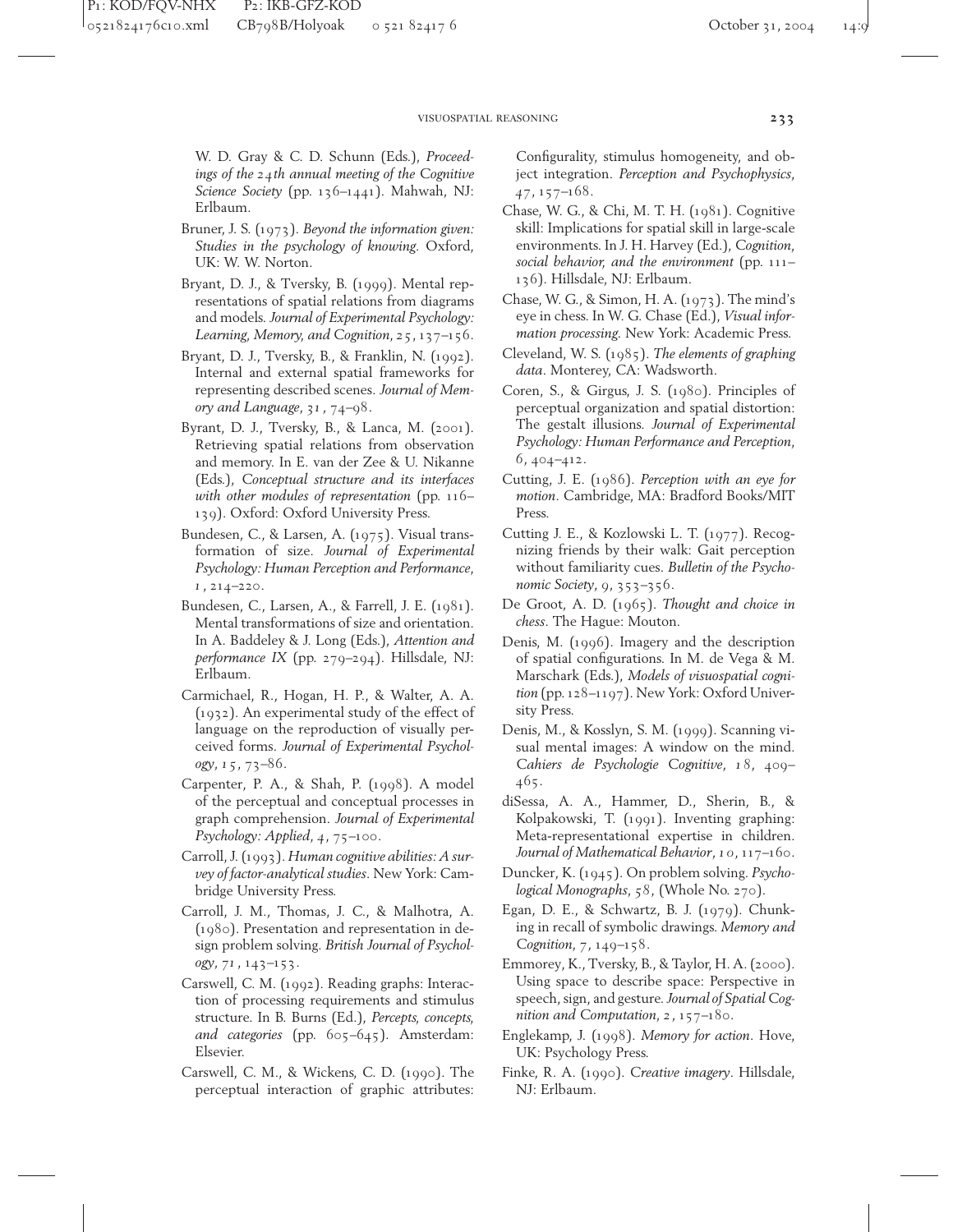- Finke, R. A. (1993 ). Mental imagery and creative discovery. In B. Roskos-Evoldsen, M. J. Intons-Peterson, & R. E. Anderson (Eds.), *Imagery, creativity, and discovery*. Amsterdam: North-Holland.
- Finke, R. A., & Pinker, S. (1982). Spontaneous imagery scanning in mental extrapolation. *Journal of Experimental Psychology: Learning, Memory, and Cognition*, *8*, 142–147.
- Finke, R. A., & Pinker, S. (1983). Directional scanning of remembered visual patterns. *Journal of Experimental Psychology: Learning, Memory, and Cognition*, *9*, 398–410.
- Finke, R. A., Pinker, S., & Farah, M. J. (1989). Reinterpreting visual patterns in mental imagery. *Cognitive Science*, *1 2* , 51–78.
- Finke, R., & Shepard, R. N. (1986). Visual functions of mental imagery. In K. R. Boff, L. Kaufman, & J. P. Thomas (Eds.), *Handbook of perception and human performance* (vol. II, pp. 19–55 ). New York: John Wiley & Sons.
- Franklin, N., & Tversky, B. (1990). Searching imagined environments. *Journal of Experimental Psychology: General*, *119*, 63–76.
- Franklin, N., Tversky, B., & Coon, V. (1992). Switching points of view in spatial mental models acquired from text. *Memory and Cognition*, *2 0*, 507–518.
- Freyd, J., & Tversky, B. (1984). The force of symmetry in form perception. *American Journal of Psychology*, *97*, 109–126.
- Gattis, M. (2002). Structure mapping in spatial reasoning. *Cognitive Development*, *1 7*, 1157– 1183 .
- Gattis, M., & Holyoak, K. J. (1996). Mapping conceptual to spatial relations in visual reasoning. *Journal of Experimental Psychology: Learning, Memory, and Cognition*, *2 2* , 1–9.
- Gelman, R., Durgin, F., & Kaufman, L. (1995 ). Distinguishing between animates and inanimates: Not by motion alone. In D. Sperber, D. Premack, & A. J. Premack (Eds.), *Causal cognition: A multidisciplinary debate* (pp. 150– 184). Oxford: Clarendon Press.
- Gentner, D., & Stevens, A. (1983 ). *Mental models*. Hillsdale, NJ: Erlbaum.
- Gick, M. L., & Holyoak, K. J. (1980). Analogical problem solving. *Cognitive Psychology*, *1 2* , 306– 355 .
- Gick, M. L., & Holyoak, K. J. (1983 ). Schema induction and analogical transfer. *Cognitive Psychology*, *1 5* , 1–28.
- Glicksohn, J. (1994). Rotation, orientation, and cognitive mapping. *American Journal of Psychology*, *1 07*, 39–51.
- Glushko, R. J., & Cooper, L. A. (1978). Spatial comprehension and comparison processes in verification tasks. *Cognitive Psychology*, *1 0*, 391–421.
- Goldschmidt, G. (1994). On visual design thinking: The vis kids of architecture. *Design Studies*, 15, 158–174.
- Gordon, I. E., & Hayward, S. (1973 ). Secondorder isomorphism of internal representations of familiar faces. *Perception and Psychophysics*, *1 4*, 334–336.
- Hegarty, M. (1992). Mental animation: Inferring motion from static displays of mechanical systems. *Journal of Experimental Psychology: Learning, Memory, and Cognition*, *1 8*, 1084–1102.
- Hegarty, M., & Waller, D. (in press). Individual differences in spatial abilities. In P. Shah & A. Miyake (Eds.), *Handbook of higher-level visuospatial thinking and cognition*. Cambridge: Cambridge University Press.
- Heider, F., & Simmel, M. (1944). An experimental study of apparent behavior. *American Journal of Psychology*, *57*, 243–259.
- Heiser, J., & Tversky, B. (2002). Diagrams and descriptions in acquiring complex systems. *Proceedings of the meetings of the Cognitive Science Society*.
- Heiser, J., Tversky, B., Agrawala, M., & Hanrahan, P. (2003). Cognitive design principles for visualizations: Revealing and instantiating. In *Proceedings of the Cognitive Science Society meetings*.
- Hirtle, S. C., & Jonides, J. (1985 ). Evidence of hierarchies in cognitive maps. *Memory and Cognition*, *1 3* , 208–217.
- Hochberg, J. (1978). *Perception*. Englewood Cliffs, NJ: Prentice-Hall.
- Holyoak, K. J., & Mah, W. A. (1982). Cognitive reference points in judgments of symbolic magnitude. *Cognitive Psychology*, *1 4*, 328–352.
- Horn, R. E. (1998). *Visual language*. Bainbridge Island, WA: MacroVu, Inc.
- Houser, N., & Kloesel, C. (1992). *The essential Pierce, Vol. 1 and Vol. 2* . Bloomington: Indiana University Press.
- Huttenlocher, J., Hedges, L. V., & Duncan, S. (1991). Categories and particulars: Prototype effects in estimating spatial location. *Psychological Review*, *98*, 352–376.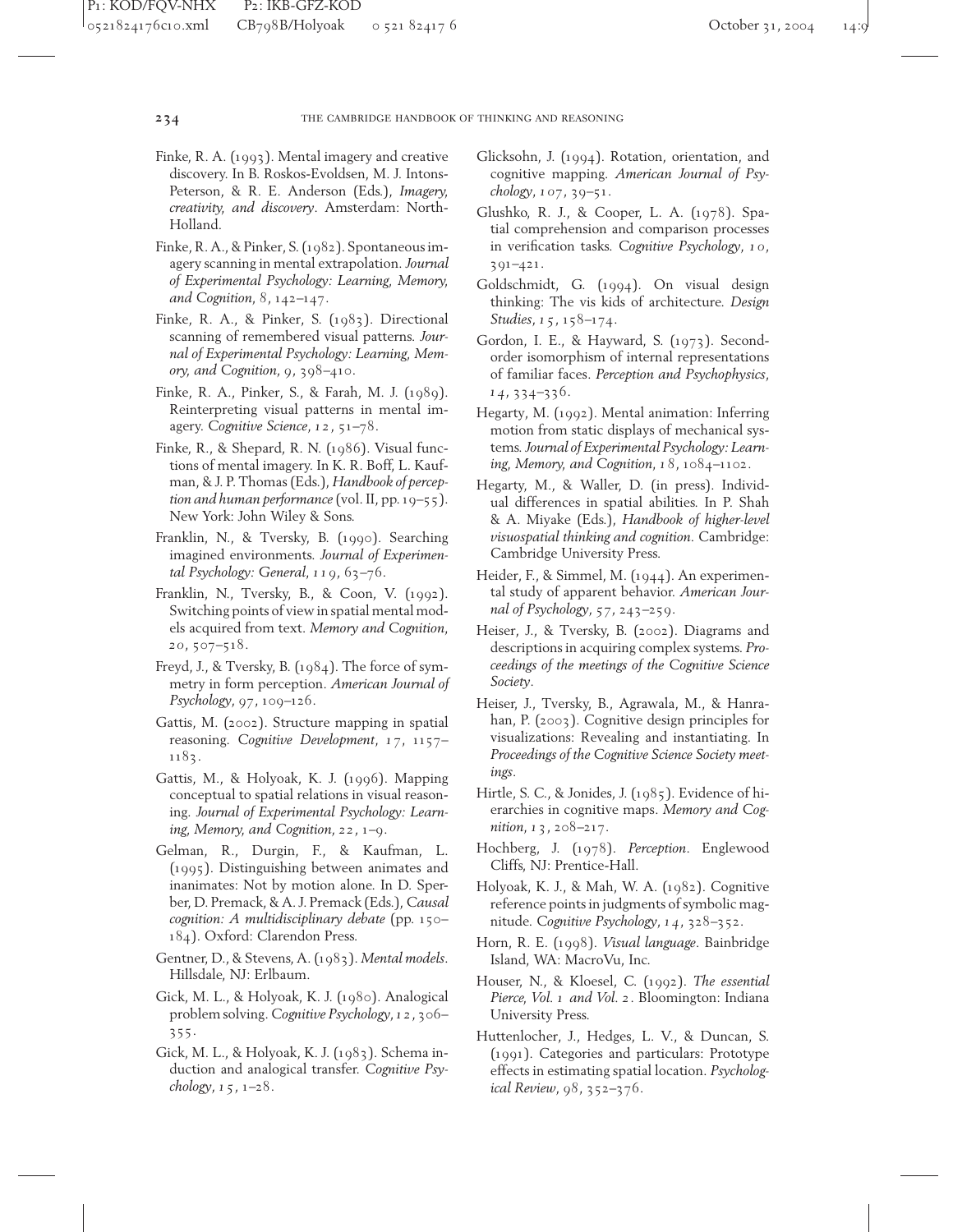- Huttenlocher, J., Newcombe, N., & Sandberg, E. H. (1994). The coding of spatial location in young children. *Cognitive Psychology*, *2 7*, 115– 147.
- Huttenlocher, J., & Presson, C. C. (1979). The coding and transformation of spatial information. *Cognitive Psychology*, *1 1* , 375–394.
- Intraub, H., Bender, R. S., & Mangels, J. A. (1992). Looking at pictures but remembering scenes. *Journal of Experimental Psychology: Learning, Memory, and Cognition*, *1 8*, 180–191.
- Iverson, J., & Goldin-Meadow, S. (1997). What's communication got to do with it? Gesture in children blind from birth. *Developmental Psychology*, *33* , 453–467.
- Johansson, G. (1973). Visual perception of biological motion and a model for its analysis. *Perception and Psychophyics*, *1 4*, 201–211.
- Johnson-Laird, P. N. (1983 ). *Mental models*. Cambridge, MA: Harvard.
- Kerst, S. M., & Howard, J. H. (1978). Memory psychophysics for visual area and length. *Memory and Cognition*, *6*, 327–335 .
- Kieras, D. E., & Bovair, S. (1984). The role of a mental model in learning to operate a device. *Cognitive Science*, *1 1* , 255–273 .
- Klatzky, R. L., Golledge, R. G., Cicinelli, J. G., & Pellegrino, J. W. (1995). Performance of blind and sighted persons on spatial tasks. *Journal of Visual Impairment and Blindness*, *89*, 70–82.
- Klatzky, R. L., Loomis, J. M., Beall, A. C., Chance, S. S., & Golledge, R. G. (1998). Spatial updating of self-position and orientation during real, imagined, and virtual locomotion. *Psychological Science*, *9*, 293–298.
- Kosslyn, S. M. (1976). Can imagery be distinguished from other forms of internal representation? *Memory and Cognition*, *4*, 291– 297.
- Kosslyn, S. M. (1980). *Image and mind*. Cambridge, MA: Harvard University Press.
- Kosslyn, S. M. (1989). Understanding charts and graphs. *Applied Cognitive Psychology*, *3* , 185– 223 .
- Kosslyn, S. M. (1994a). *Elements of graph design*. Freeman
- Kosslyn, S. M. (1994b). *Image and brain: The resolution of the imagery debate*. Cambridge, MA: MIT Press.
- Kosslyn, S. M., Ball, T. M., & Rieser, B. J. (1978). Visual images preserve metric spatial information: Evidence from studies of image

scanning. *Journal of Experimental Psychology: Human Perception and Performance*, *4*,  $47 - 60.$ 

- Kozhevnikov, M., Kosslyn, S., & Shepard, J. (in press). Spatial versus object visualizers: A new characterization of visual cognitive style. *Memory and Cognition*.
- Kozlowski, L. T., & Cutting, J. E. (1977). Recognizing the sex of a walker from a dynamic point light display. *Perception and Psychophysics, 2 1* , 575–580.
- Kunzle, D. (1990). *The history of the comic strip*. Berkeley: University of California Press.
- Lakoff, G., & Johnson, M. (1980). *Metaphors we live by*. Chicago: University of Chicago Press.
- Larkin, J. H., & Simon, H. A. (1987). Why a diagram is (sometimes) worth ten thousand words. *Cognitive Science*, *1 1* , 65–99.
- Lee, P. U., & Tversky, B. (in press). Costs to switch perspective in acquiring but not in accessing spatial information.
- Levinson, S. C. (2003 ). *Space in language and cognition: Explorations in cognitive diversity*. Cambridge: Cambridge University Press.
- Linn, M. C., & Petersen, A. C. (1986). A meta-analysis of gender differences in spatial ability: Implications for mathematics and science achievement. In J. S. Hyde & M. C. Linn (Eds.), *The psychology of gender: Advances through metaanalysis* (pp. 67–101). Baltimore: Johns Hopkins University Press.
- Lowe, R. K. (1989). Search strategies and inference in the exploration of scientific diagrams. *Educational Psychology*, *9*, 27–44.
- Maki, R. H. (1981). Categorization and distance effects with spatial linear orders. *Journal of Experimental Psychology: Human Learning and Memory*, *7*, 15–32.
- Martin, B., & Tversky, B. (2003). Segmenting ambiguous events. *Proceedings of the Cognitive Science Society meetings*, Boston.
- Mayer, R. E. (1998). Instructional technology. In F. Durso (Ed.), *Handbook of applied cognition*. Chichester, England: Wiley.
- Mayer, R. E., & Gallini, J. K. (1990). When is an illustration worth ten thousand words? *Journal of Educational Psychology*, *82* , 715–726.
- McBeath, M. K., Schiano, D. J., & Tversky, B. (1997). Three-dimensional bilateral symmetry bias in judgments of figural identity and orientation. *Psychological Science*, *8*, 217– 223 .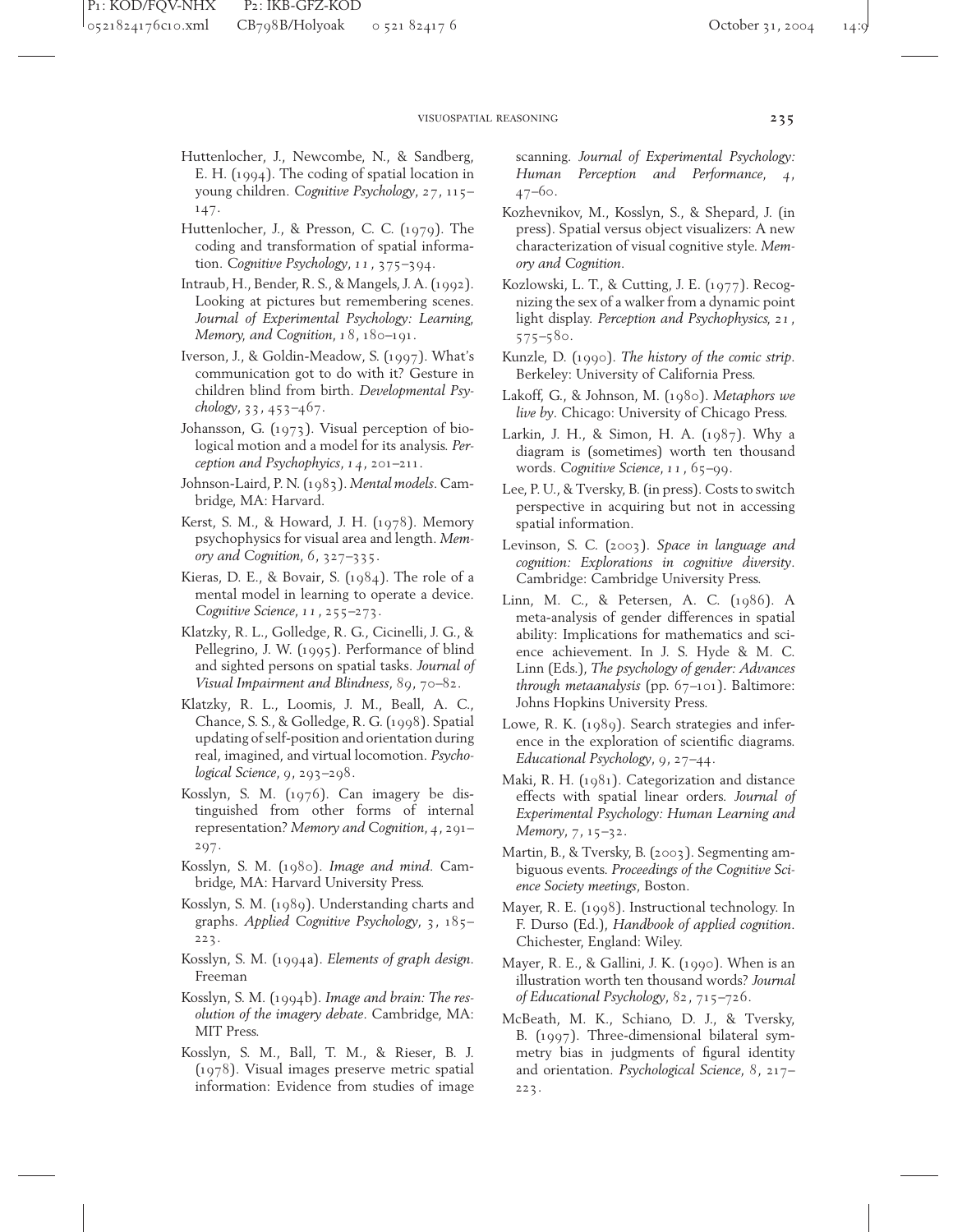- McBeath, M. K., Shaffer, D. M., & Kaiser, M. K. (1995 ). How baseball outfielders determine where to run to catch fly balls. *Science*, *268*(5210), 569–573 .
- McCloud, S. (1994). *Understanding comics*. New York: HarperCollins.
- McNamara, T. P., & Diwadkar, V. A. (1997). Symmetry and asymmetry of human spatial memory. *Cognitive Psychology*, *34*, 160–190.
- Michotte, A. E. (1946/1963 ). *The perception of causality*. New York: Basic Books.
- Milgram, S., & Jodelet, D. (1976). Psychological maps of Paris. In H. Proshansky, W. Ittelson, & L. Rivlin (Eds.), *Environmental psychology* (2nd edition, pp. 104–124). New York: Holt, Rinehart and Winston.
- Montello, D. R. (1991). Spatial orientation and the angularity of urban routes: A field study. *Environment and Behavior*, *2 3* , 47–69.
- Montello, D. R., & Pick, H. L., Jr. (1993 ). Integrating knowledge of vertically-aligned large-scale spaces. *Environment and Behavior*, *2 5* , 457– 484.
- Morrison, J. B., & Tversky, B. (in press). Failures of simple animations to facilitate learning.
- Moyer, R. S. (1973). Comparing objects in memory: Evidence suggesting an internal psychophysics. *Perception and Psychophysics*, *1 3* , 180–184.
- Newcombe, N., & Huttenlocher, J. (2000). *Making space*. Cambridge, MA: MIT Press.
- Newcombe, N., Huttenlocher, J., Sandberg, E., Lee, E., & Johnson, S. (1999). What do misestimations and asymmetries in spatial judgment indicate about spatial representation? *Journal of Experimental Psychology: Learning, Memory, and Cognition*, *2 5* , 986–996.
- Newcombe, N., & Liben, L. S. (1982). Barrier effects in the cognitive maps of children and adults. *Journal of Experimental Child Psychology*, *34*, 46–58.
- Novick, L. R., & Tversky, B. (1987). Cognitive constraints on ordering operations: The case of geometric analogies. *Journal of Experimental Psychology: General*, *116*, 50–67.
- Oatley, K., & Yuill, N. (1985 ). Perception of personal and inter-personal action in a cartoon film. *British Journal of Social Psychology*, *2 4*, 115–124.
- Paivio, A. (1978). Mental comparisons involving abstract attributes. *Memory and Cognition*, *6*, 199–208.
- Parsons, L. M. (1987a). Imagined spatial transformation of one's body. *Journal of Experimental Psychology: General*, *116*, 172–191.
- Parsons, L. M. (1987b). Imagined spatial transformations of one's hands and feet. *Cognitive Psychology*, *1 9*, 192–191.
- Pedone, R., Hummel, J. E., & Holyoak, K. J. (2001). The use of diagrams in analogical problem solving. *Memory and Cognition*, *2 9*, 214– 221.
- Pinker, S. (1980). Mental imamgery and the third dimension. *Journal of Experimental Psychology: General*, *1 09*, 354–371.
- Pinker, S. (1990). A theory of graph comprehension. In R. Freedle (Ed.), *Artificial intelligence and the future of testing* (pp. 73–126). Hillsdale, NJ: Erlbaum.
- Pinker, S., Choate, P., & Finke, R. A. (1984). Mental extrapolation in patterns constructed from memory. *Memory and Cognition*, *1 2* , 207–218.
- Pinker, S., & Finke, R. A. (1980). Emergent two-dimensional patterns in images rotated in depth. *Journal of Experimental Psychology: Human Perception and Performance*, *6*, 224–264.
- Prasad, S., Loula, F., & Shiffrar, M. (2003). Who's there? Comparing recognition of self, friend, and stranger movement. *Proceedings of the Object Perception and Memory meeting*.
- Prentice, W. C. H. (1954). Visual recognition of verbally labeled figures. *American Journal of Psychology*, *67*, 315–320.
- Presson, C. C., & Montello, D. (1994). Updating after rotational and translational body movements: Coordinate structure of perspective space. *Perception*, *2 3* , 1 447–1455 .
- Pylyshyn, Z. W. (1973 ). What the mind's eye tells the mind's brain: A critique of mental imagery. *Psychological Bulletin*, *80*, 1–24.
- Pylyshyn, Z. W. (1979). The rate of "mental rotation" of images: A test of a holistic analogue hypothesis.. *Memory and Cognition*, *7*, 19–28.
- Pylyshyn, Z. W. (1981). The imagery debate: Analogue media versus tacit knowledge. *Psychological Review*, *88*, 16–45 .
- Quattrone, G. A. (1986). On the perception of a group's variability. In S. Worchel & W. Austin (Eds.), *The psychology of intergroup relations* (pp. 25–48). New York: Nelson-Hall.
- Rauscher, F. H., Krauss, R. M., & Chen, Y. (1996). Gesture, speech, and lexical access: The role of lexical movements in speech production. *Psychological Science*, *7*, 226–231.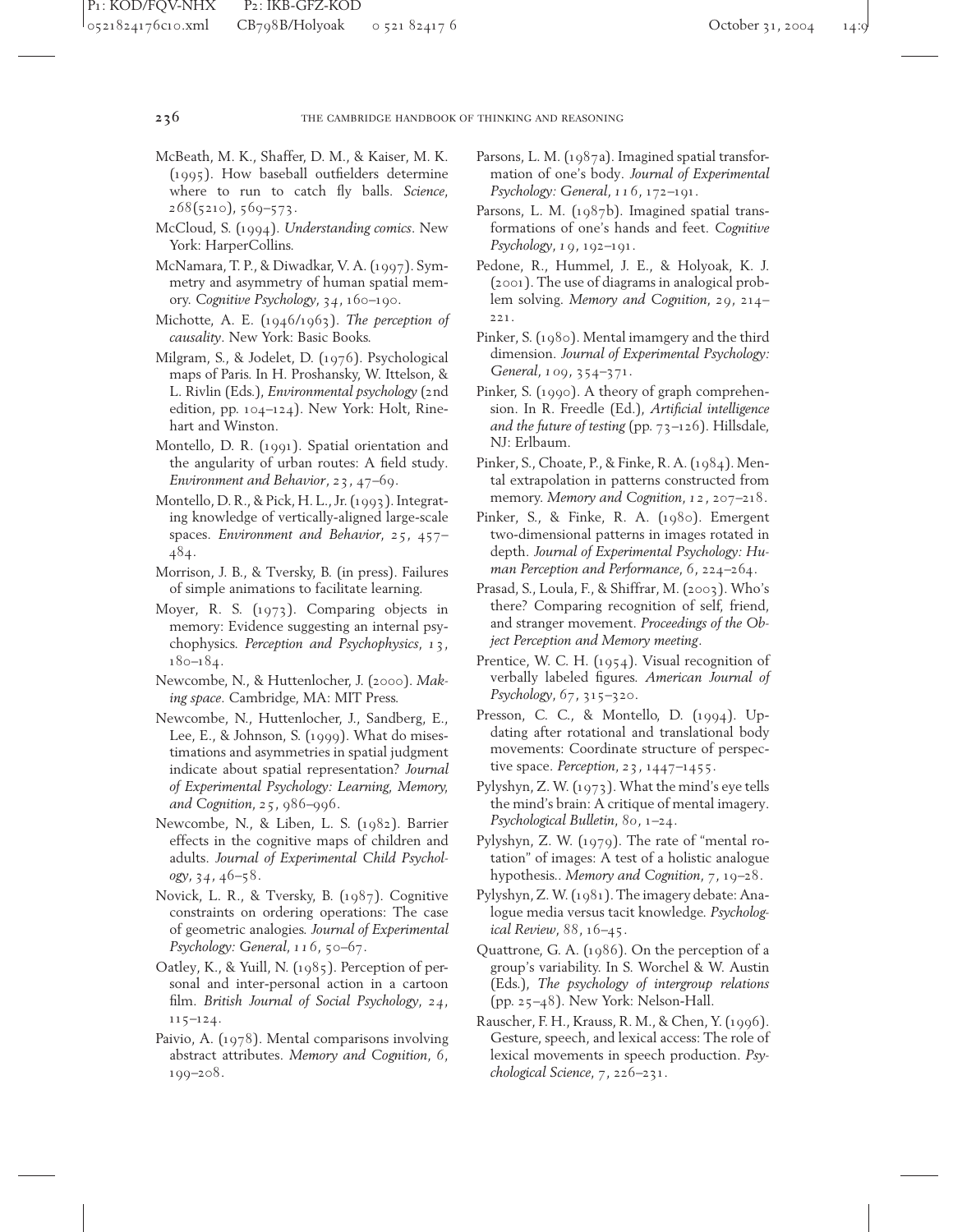- Reitman, W. (1976). Skilled perception in GO: Deducing memory structures from interresponse times. *Cognitive Psychology*, *8*, 336– 356.
- Richardson, A. (1967). Mental practice: A review and discussion. *Research Quarterly*, *38*, 95– 107.
- Rieser, J. J. (1989). Access to knowledge of spatial structure at novel points of observation. *Journal of Experimental Psychology: Learning, Memory, and Cognition*, *1 5* , 1157–1165 .
- Riley, D. A. (1967). Memory for form. In L. Postman (Ed.), *Psychology in the making* (pp. 402– 465 ). New York: Knopf.
- Rode, C., & Stern, E. (in press). Diagrammatic tool use in male and female secondary school students. *Learning and Instruction*.
- Ruby, P., & Decety, J. (2001). Effect of subjective perspective taking during simulation of action: A PET investigation of agency. *Nature Neuroscience*, *4*, 546–550.
- Sadalla, E. K., Burroughs, W. J., & Staplin, L. J. (1980). Reference points in spatial cognition. *Journal of Experimental Psychology: Human Learning and Memory*, *5* , 516–528.
- Sadalla, E. K., & Magel, S. G. (1980). The perception of traversed distance. *Environment and Behavior*, *12*, 65–79.
- Sadalla, E. K., & Montello, D. R. (1989). Remembering changes in direction. *Environment and Behavior*, *2 1* , 346–363 .
- Sadalla, E. K., & Staplin, L. J. (1980a). An information storage model or distance cognition. *Environment and Behavior*, *1 2* , 183–193 .
- Sadalla, E. K., & Staplin, L. J. (1980b). The perception of traversed distance: Intersections. *Environment and Behavior*, *1 2* , 167–182.
- Scaife, M., & Rogers, Y. (1996). External cognition: How do graphical representations work? *International Journal of Human-Computer Studies*, 45, 185–213.
- Schiano, D., & Tversky, B. (1992). Structure strategy in viewing simple graphs. *Memory and Cognition*, *2 0*, 12–20.
- Schmandt-Besserat, D. (1992). *Before writing, volume 1 : From counting to cuneiform*. Austin: University of Texas Press.
- Schon, D. A. (1983 ). *The reflective practitioner*. Harper Collins.
- Schwartz, D. L. (1999). Physical imagery: Kinematic vs. dynamic models. *Cognitive Psychology*, *38*, 433–464.
- Schwartz, D. L., & Black, J. B. (1996a). Analog imagery in mental model reasoning: Depictive models. *Cognitive Psychology*, *30*, 154–219.
- Schwartz, D., & Black, J. B. (1996b). Shuttling between depictive models and abstract rules: Induction and feedback. *Cognitive Science*, *2 0*, 457–497.
- Schwartz, D. L., & Black, T. (1999). Inferences through imagined actions: Knowing by simulated doing. *Journal of Experimental Psychology: Learning, Memory, and Cognition*, *2 5* , 116–136.
- Schwartz, D. L., & Holton, D. L. (2000). Tool use and the effect of action on the imagination. *Journal of Experimental Psychology: Learning, Memory, and Cognition*, *2 6*, 1655–1665 .
- Sekiyama, K. (1982). Kinesthetic aspects of mental representations in the identification of left and right hands. *Perception and Psychophysics*, *32* , 89–95 .
- Shah, P., & Carpenter, P. A. (1995 ). Conceptual limitations in comprehending line graphs. *Journal of Experimental Psychology: General*, *124*,  $43 - 61$ .
- Shah, P., Freedman, E. O., & Vekiri, I. (2003 /2004). Graphical displays. In P. Shah & A. Miyake (Eds.), *Handbook of higher-level visuospatial thinking and cognition*. Cambridge: Cambridge University Press.
- Shah, P., & Miyake, A. (Eds.). (2003/2004). *Handbook of higher-level visuospatial thinking and cognition*. Cambridge: Cambridge University Press.
- Shepard, R. N. (1975 ). Form, formation, and transformation of internal representations. In R. Solso (Ed.), *Information processing and cognition: The Loyola symposium*. Hillsdale, NJ: Erlbaum.
- Shepard, R. N., & Chipman, S. F. (1970). Secondorder isomorphism of internal representations: Shapes of states. *Cognitive Psychology*, *1* , 1–17.
- Shepard, R. N., & Cooper, L. (1982). *Mental images and their transformation*. Cambridge, MA: MIT Press.
- Shepard, R. N., & Feng, C. (1972). A chronometric study of mental paper folding. *Cognitive Psychology*, *3* , 228–243 .
- Shepard, R. N., & Metzler, J. (1971). Mental rotation of three-dimensional objects. *Science*, *1 71* , 701–703 .
- Shepard, R. N., & Podgorny, P. (1978). Cognitive processes that resemble perceptual processes. In W. K. Estes (Ed.), *Handbook of learning and*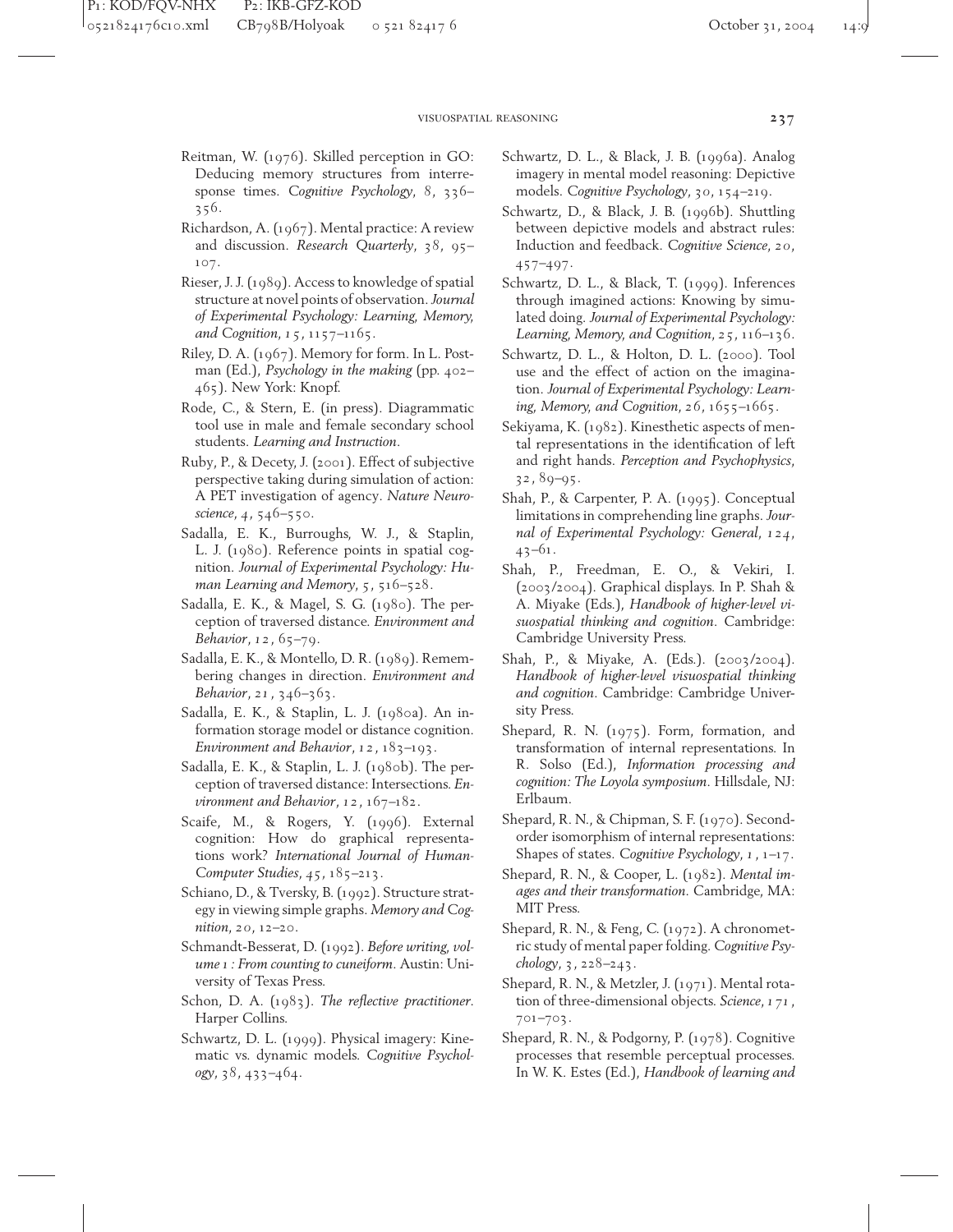*cognitive processes* (Vol. 5 , pp. 189–237). Hillsdale, NJ: Erlbaum.

- Shiffrar, M., & Freyd, J. J. (1990). Apparent motion of the human body. *Psychological Science*, *1* , 257–264.
- Spelke, E. P., Vishton, P. M., & von Hofsten, C. (1995 ). Object perception, object-directed action, and physical knowledge in infancy. In M. S. Gazzaniga (Ed.), *The cognitive neurosciences* (pp. 275–340). Cambridge, MA: MIT Press.
- Stenning, K., & Oberlander, J. (1995 ). A cognitive theory of graphical and linguistic reasoning: Logic and implementation. *Cognitive Science*, *1 9*, 97–140.
- Stevens, A., & Coupe, P. (1978). Distortions in judged spatial relations. *Cognitive Psychology*, *1 0*, 422–437.
- Suwa, M., & Tversky, B. (1997). What architects and students perceive in their sketches: A protocol analysis. *Design Studies*, *1 8*, 385–403 .
- Suwa, M., & Tversky, B. (2003 ). Constructive perception: A skill for coordinating perception and conception. In *Proceedings of the Cognitive Science Society meetings*.
- Suwa, M., Tversky, B., Gero, J., & Purcell, T. (2001). Seeing into sketches: Regrouping parts encourages new interpretations. In J. S. Gero, B. Tversky, & T. Purcell (Eds.), *Visual and spatial reasoning in design* (pp. 207–219). Sydney, Australia: Key Centre of Design Computing and Cognition.
- Talmy, L. (1983 ). How language structures space. In H. L. Pick, Jr., & L. P. Acredolo (Eds.), *Spatial orientation: Theory, research and application* (pp. 225–282). New York: Plenum.
- Talmy, L. (2001). *Toward a cognitive semantics. Vol. 1 : Concept-structuring systems. Vol. 2 : Typology and process in concept structuring*. Cambridge, MA: MIT Press.
- Taylor, H. A., & Tversky, B. (1992a). Descriptions and depictions of environments. *Memory and Cognition*, *2 0*, 483–496.
- Taylor, H. A., & Tversky, B. (1992b). Spatial mental models derived from survey and route descriptions. *Journal of Memory and Language*, *31* ,  $261 - 282$ .
- Taylor, H. A., & Tversky, B. (1996). Perspective in spatial descriptions. *Journal of Memory and Language*, *35* , 371–391.
- Thorndyke, P. (1981). Distance estimation from cognitive maps. *Cognitive Psychology*, *1 3* , 526– 550.
- Tufte, E. R. (1983 ). *The visual display of quantitative information*. Chesire, CT: Graphics Press.
- Tufte, E. R. (1990). *Envisioning information*. Cheshire, CT: Graphics Press.
- Tufte, E. R. (1997). *Visual explanations*. Cheshire, CT: Graphics Press.
- Tversky, B. (1969). Pictorial and verbal encoding in short-term memory. *Perception and Psychophysics*, *5* , 275–287.
- Tversky, B. (1975). Pictorial encoding in sentence-picture comparison. *Quarterly Journal of Experimental Psychology*, *2 7*, 405– 410.
- Tversky, B. (1981). Distortions in memory for maps. *Cognitive Psychology*, *1 3* , 407–433 .
- Tversky, B. (1985 ). Categories and parts. In C. Craig & T. Givon (Eds.), *Noun classes and categorization* (pp. 63–75 ). Philadelphia: John Benjamins.
- Tversky, B. (1991). Spatial mental models. In G. H. Bower (Ed.), *The psychology of learning and motivation: Advances in research and theory* (Vol. 27, pp. 109–145 ). New York: Academic Press.
- Tversky, B. (1992). Distortions in cognitive maps. *Geoforum*, *2 3* , 131–138.
- Tversky, B. (1993 ). Cognitive maps, cognitive collages, and spatial mental models. In A. U. Frank & I. Campari (Eds.), *Spatial information theory: A theoretical basis for GIS* (pp. 14–24). Berlin: Springer-Verlag.
- Tversky, B. (1995a). Cognitive origins of graphic conventions. In F. T. Marchese (Ed.), *Understanding images* (pp. 29–53 ). New York: Springer-Verlag.
- Tversky, B. (1995b). Perception and cognition of 2D and 3D graphics. *Human factors in computing systems*. New York: ACM.
- Tversky, B. (1998). Three dimensions of spatial cognition. In M. A. Conway, S. E. Gathercole, & C. Cornoldi (Eds.), *Theories of memory II* (pp. 259–275 ). Hove, East Sussex: Psychological Press.
- Tversky, B. (2000a). Some ways that maps and diagrams communicate. In C. Freksa, W. Brauer, C. Habel, & K. F. Wender (Eds.), *Spatial cognition II: Integration abstract theories, empirical studies, formal models, and powerful applications* (pp. 72–79). Berlin, Springer.
- Tversky, B. (2000b). Levels and structure of cognitive mapping. In R. Kitchin & S. M. Freundschuh (Eds.), *Cognitive mapping: Past, present and future* (pp. 24–43 ). London: Routledge.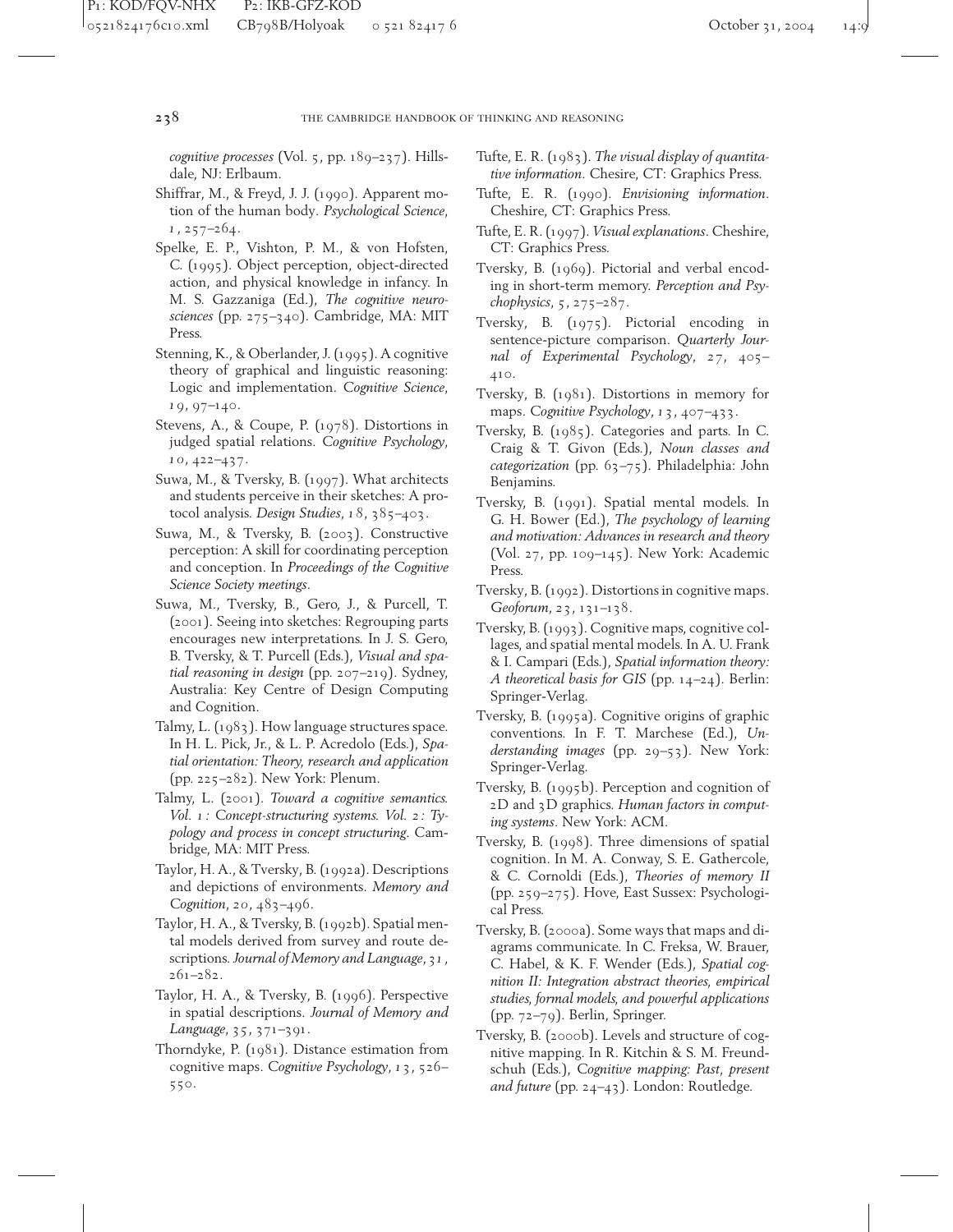University Press.

- 
- Tversky, B. (2000c). Remembering spaces. In E. Tulving & F. I. M. Craik (Eds.), *Handbook of memory* (pp. 363–378). New York: Oxford
- Tversky, B. (2001). Spatial schemas in depictions. In M. Gattis (Ed.), *Spatial schemas and abstract thought* (pp. 79–111). Cambridge, MA: MIT Press.
- Tversky, B. (2003a). Navigating by mind and by body. In C. Freksa (Ed.), *Spatial cognition III* (pp. 1–10). Berlin: Springer-Verlag.
- Tversky, B. (2003b). Structures of mental spaces: How people think about space. *Environment and Behavior*, *35* , 66–80.
- Tversky, B. (in press). Functional significance of visuospatial representations. In P. Shah & A. Miyake (Eds.), *Handbook of higher-level visuospatial thinking*. Cambridge: Cambridge University Press.
- Tversky, B., Heiser, J., Lozano, S., MacKenzie, R., & Morrison, J. B. (in press). Enriching animations. In R. Lowe & W. Schwartz (Eds.), *Leaving with animals: Research and Innovation Design*. Cambridge University Press.
- Tversky, B., & Hemenway, K. (1984). Objects, parts, and categories. *Journal of Experimental Psychology: General*, *113* , 169–193 .
- Tversky, B., Kim, J., & Cohen, A. (1999). Mental models of spatial relations and transformations from language. In C. Habel & G. Rickheit (Eds.), *Mental models in discourse processing and reasoning* (pp. 239–258). Amsterdam: North-Holland.
- Tversky, B., Kugelmass, S., & Winter, A. (1991). Cross-cultural and developmental trends in graphic productions. *Cognitive Psychology*, *2 3* , 515–557.
- Tversky, B., & Lee, P. U. (1998). How space structures language. In C. Freksa, C. Habel, & K. F. Wender (Eds.), *Spatial cognition: An interdisciplinary approach to representation and processing of spatial knowledge* (pp. 157–175 ). Berlin: Springer-Verlag.
- Tversky, B., & Lee, P. U. (1999). Pictorial and verbal tools for conveying routes. In C. Freksa & D. M. Mark (Eds.), *Spatial information theory: Cognitive and computational foundations of geographic information science* (pp. 51–64). Berlin: Springer.
- Tversky, B., Lee, P. U., & Mainwaring, S. (1999). Why speakers mix perspectives. *Journal of Spatial Cognition and Computation*, *1* , 399– 412.
- Tversky, B., Morrison, J. B., & Betrancourt, M. (2002). Animation: Does it facilitate? *International Journal of Human-Computer Studies*, *57*,  $247 - 262$ .
- Tversky, B., Morrison, J. B., & Zacks, J. (2002). On bodies and events. In A. Meltzoff & W. Prinz (Eds.), *The imitative mind: Development evolution, and brain bases*(pp. 221–232). Cambridge: Cambridge University Press.
- Tversky, B., & Schiano, D. (1989). Perceptual and conceptual factors in distortions in memory for maps and graphs. *Journal of Experimental Psychology: General*, *118*, 387–398.
- Ullman, S. (1996). *High-level vision: Object recognition and visual cognition*. Cambridge, MA: MIT Press.
- van Dijk, T. A., & Kintsch, W. (1983 ). *Strategies of discourse comprehension*. New York: Academic Press.
- Wainer, H. (1984). How to display data badly. *The American Statistician*, *38*, 137–147.
- Wainer, H. (1997). *Visual revelations. Graphical tales of fate and deception from Napoleon Bonaparte to Ross Perot*. New York: Springer Verlag.
- Wexler, M., Kosslyn, S. M., & Berthoz, A. (1998). Motor processes in mental rotation. *Cognition*, *68*, 77–94.
- Wilton, R. N. (1979). Knowledge of spatial relations: The specification of information used in making inferences. *Quarterly Journal of Experimental Psychology*, *31* , 133–146.
- Winn, W. (1989). The design and use of instructional graphics. In H. Mandl & J. R. Levin (Eds.), *Knowledge acquisition from text and pictures* (pp. 125–143 ). North Holland: Elsevier.
- Wohlschlager, A., & Wolschlager, A. (1998). Mental and manual rotation. *Journal of Experimental Psychology: Human Perception and Performance*, *2 4*, 37–412.
- Wraga, M., Creem, S. H., & Proffitt, D. R. (2000). Updating displays after imagined object and viewer rotations. *Journal of Experimental Psychology: Learning, Memory, and Cognition*, 151–168.
- Zacks, J. M., Mires, J., Tversky, B., & Hazeltine, E. (2000). Mental spatial transformations of objects and perspective. *Journal of Spatial Cognition and Computation*, *2* , 315–332.
- Zacks, J. M., Ollinger, J. M., Sheridan, M., & Tversky, B. (2002). A parametric study of mental spatial transformations of bodies. *Neuroimage*, *1 6*, 857–872.